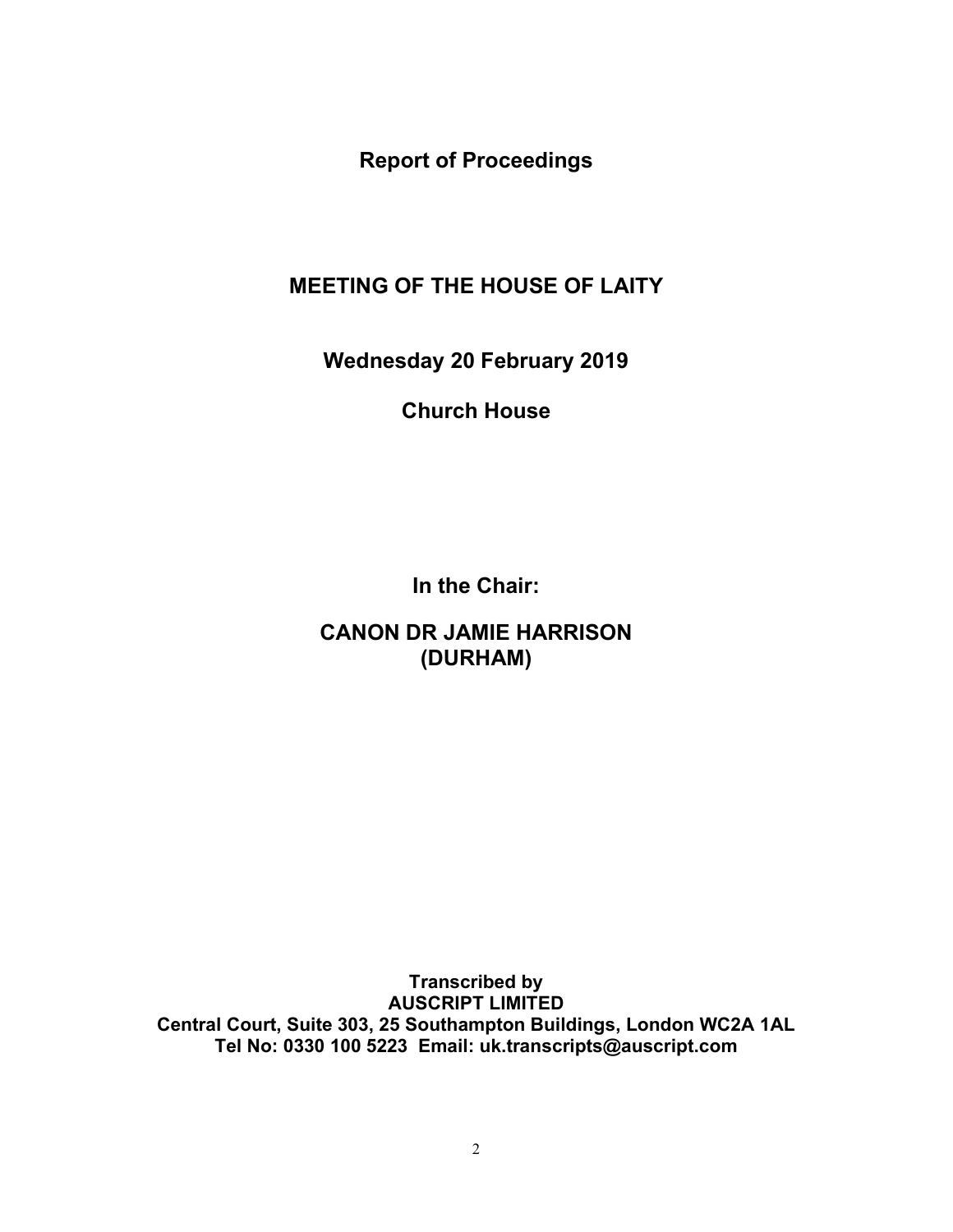## THE CHAIR *Canon Dr Jamie Harrison (Durham)* took the Chair at 1.00 pm

*The Chair*: Welcome, everyone. Thank you for coming to this House of Laity meeting. We have until two o'clock to discuss this really important topic of clergy care and wellbeing. In a moment I am going to introduce Jacqueline, who is going to be leading our presentation and responding to our comments and our questions. Shall we just have a moment of silence and then I shall say a prayer before our meeting begins.

*The Chair* led the House of Laity in an act of worship.

*The Chair*: This is a presentation, it is not a debate, so we do not have Standing Orders, but I shall be severe with those who spend not enough time being brief, and my colleague here will note this. As I say, it is a Q&A but, please, I think Jacqueline will reaffirm the need for comment, advice and direction of travel statements. Many of you, I know, are in relationships of various sorts to clergy members, so it will be interesting to hear from you, various partners and spouses, and brothers and sisters and mothers and fathers, and everything else. Lots of us have lots of connection in this. Jacqueline, over to you, I think, and Pete as well, welcome, from the House of Clergy, hiding in the back there. We are running, as I say, until about five to two, I am going to ask Liz to sum up and then I will have a very brief mention about Article 7, which should not worry us. Okay, over to you.

*Mrs Jacqueline Stamper (Blackburn):* Chair, members of the House of Laity, Pete, and, I trust, all of you, friends. Thank you very much indeed for coming to hear an update and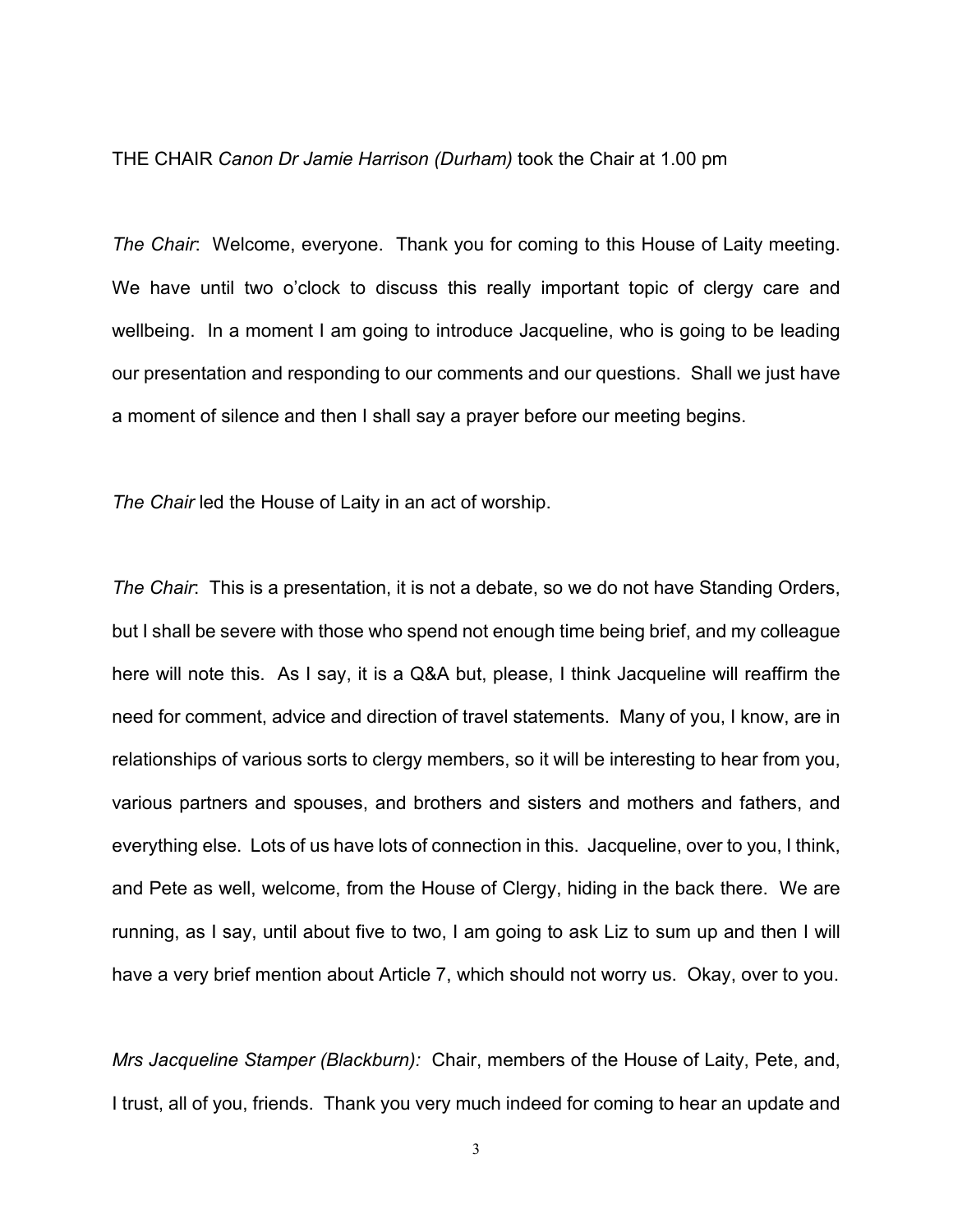to take part in the final part of the consultation on the draft Report of the Working Party on clergy wellbeing.

In this introductory presentation it falls to me to present this report briefly to the House, but the primary purpose of today's meeting is for the Working Group through us, myself and Pete Spiers, to hear any further comments or responses to the Report prior to the final drafting for the July group of sessions. Let me say it has been an enormous privilege to work as part of a fantastically gifted Working Group and to be able to focus on the issues of clergy wellbeing that clearly touch on an important and maybe undervalued element of pastoral care.

Whatever finally emerges from our work, it cannot be doubted that it has been a catalyst for a significant amount of attention being given to the issues our draft Report raises. You will be relieved to know, we do not intend to trouble you with re-presenting the contents of our draft Report, suffice it to say that based on extensive engagement with the guidelines for the professional conduct of clergy and the theological input from our consultant, Dr Margaret Whipp, the Working Party has produced a draft Covenant text in section 17, as we were instructed by General Synod in July 2017.

We have also produced a series of questions addressed, first, to clergy themselves, second to those whom they work alongside in the ministerial context in which they find themselves, usually the local church and usually you, us, the Laity, and also to the wider Church where it has specific responsibilities. In this last case, the primary, but not the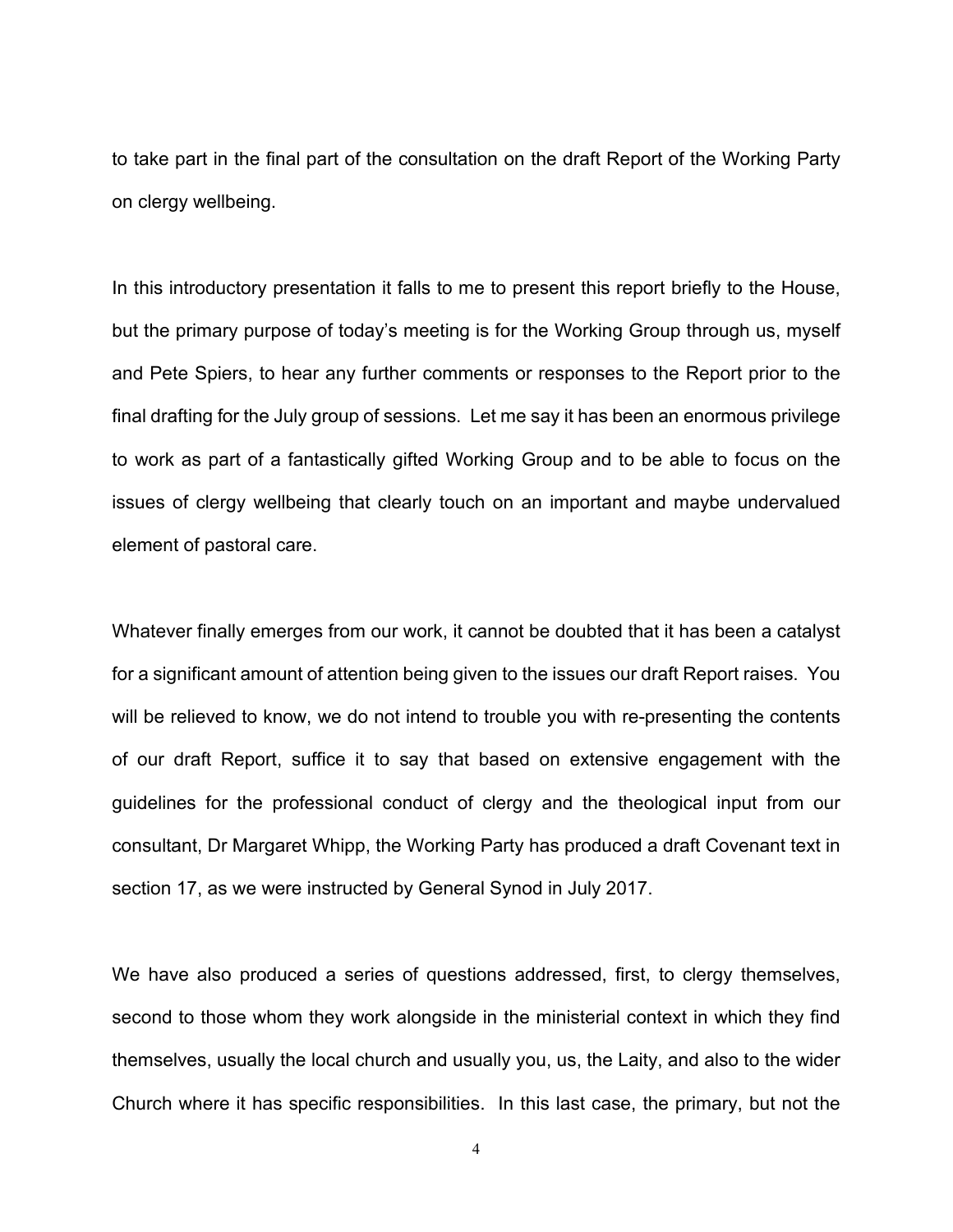sole focus, is on the office of the diocesan bishop and the way in which in our Anglican polity a much wider network of care, support and oversight flows from that office. We wish to encourage a Big Conversation in the coming years around those questions, which we know has already begun in many places.

Finally, towards the end of the Report we have made a few specific recommendations, modest in number but significant in scope, which we hope the Church of England will wish to consider in the coming years. I will return to one of these later.

The primary purpose of today is to give this House of Synod, to whom this report is currently addressed, a chance to comment on the contents as they stand. Although we have received well over a hundred responses to the consultation, the Report before you today is the unamended draft. We felt it was right that you should comment on the same document that everyone else has commented upon. Broadly speaking, the Working Party has been very encouraged by the response, which in the main has been hugely supportive of the focus on mutual responsibility and accountability and on the care and wellbeing of the clergy household as well as of the individual.

I think it will assist the House of Laity, if only to reduce the number of speeches and comments, if I highlight some of the areas where we are giving further thought to the shape and content of what has been drafted. First, we recognise, as we know others do, that this is a document addressed currently at that rarest of Church of England breeds: the member of General Synod. It is not a document which we see landing in the laps of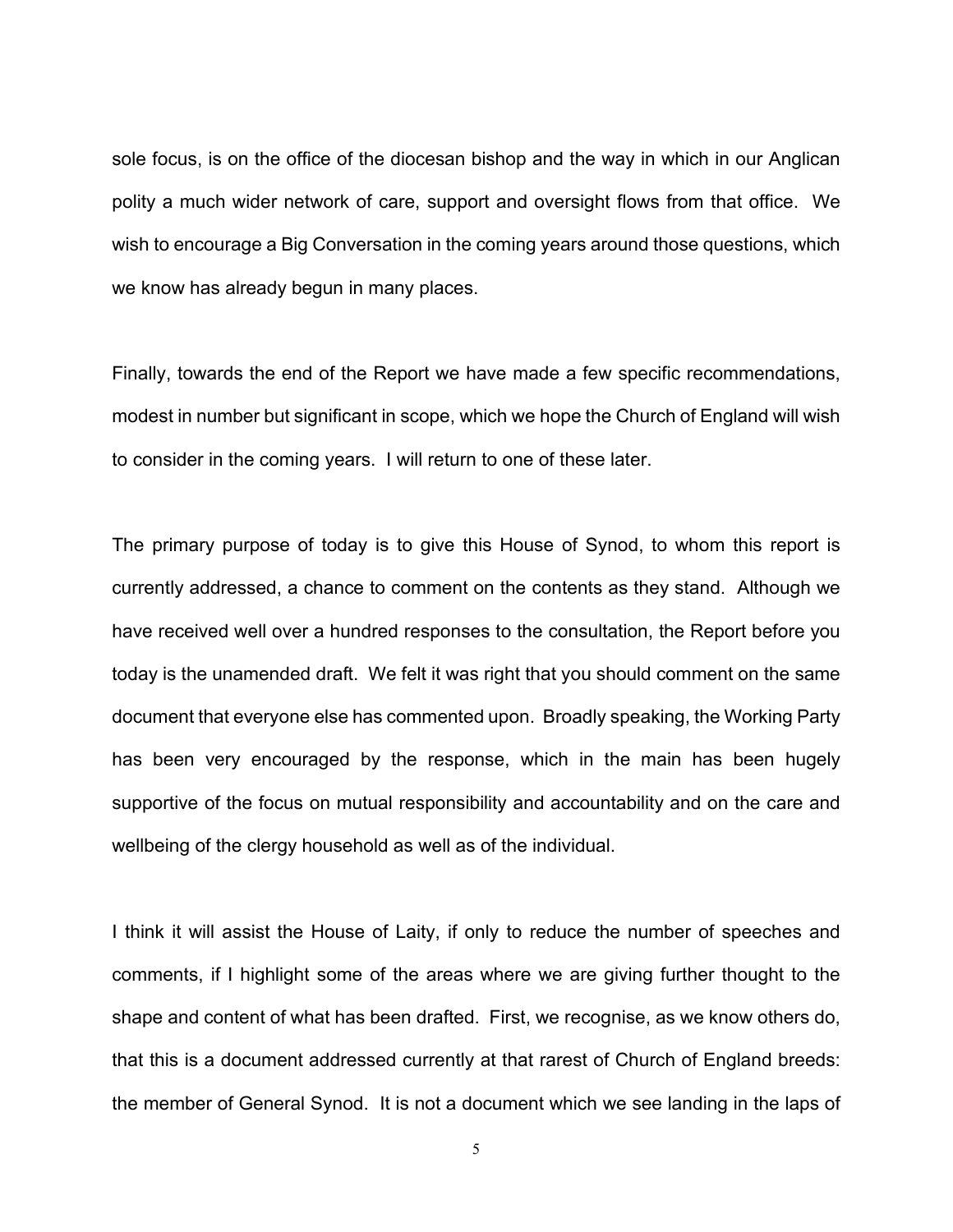the average churchwarden - and I am a very average churchwarden - or parish priest, with an expectation that they will find it user friendly. We are therefore intending to publish a short series of pamphlets, each addressed at the three audiences intended, containing the Covenant text itself, the Shared Commitments and the questions for consideration aimed at that audience.

We hope that will be of much greater use to those who need to give attention to the contents of what has to be the Synod-facing full Report. We will be thinking about how we can do this shortly. Second, there has been modest, though not overwhelming concern about the language of Covenant itself. For some, covenantal language appears inappropriate beyond the Covenant that exists between God and God's people. For others, it is hard to see how the language of Covenant is useful when it is not clear exactly who are the covenanting parties, and for a few the adoption of the language of Covenant from the military context seems inappropriate.

Having said that, it is clear that that language of the clergy Covenant is out there and is already being used to refer to this piece of work. Perhaps the cat is already out of the bag. We, as a Working Party, recognise that the analogies with the military Covenant are inexact. It was only ever intended as a starting point for our discussion and it may well be wise to leave that inexact parallel behind.

As to the language of Covenant itself, it is the case that a word used in theological circles has significance and meaning beyond that. The phrase "deed of covenant" is an example.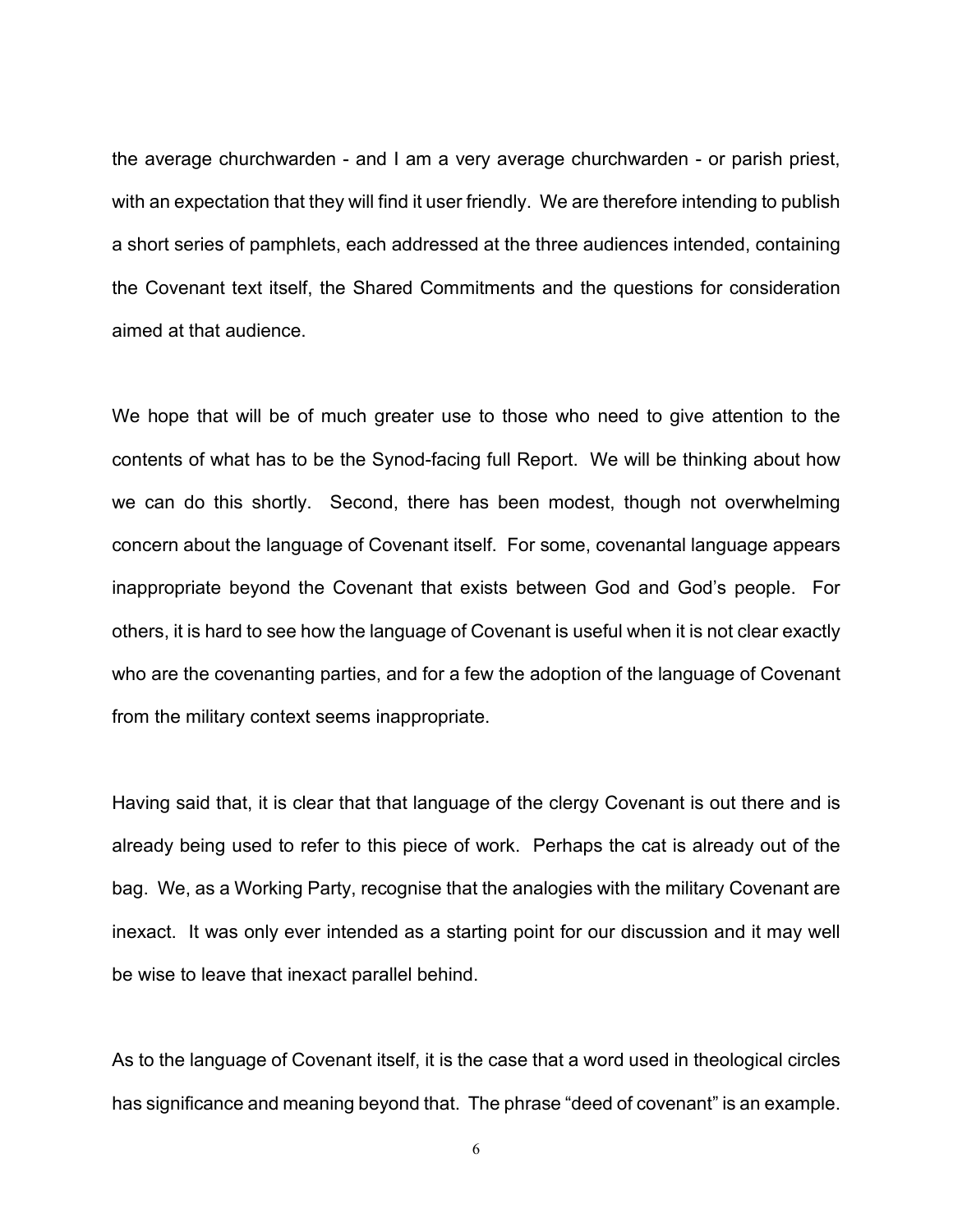It may be that when seen as a non-theological use of the word, such concerns are mitigated. We would also draw critics' attention to the exploration of Covenant laid out in Dr Whipp's excellent theological essay, but we are very much persuadable to other language, if such can be found, and we would welcome your comments and ideas today.

Third, we have continued to ponder the enormous contribution that the people of God, that is to say we, the Laity, can play, particularly in the minister's local context. There is some evidence that dioceses are already beginning to think about this, but we would welcome thoughts as to how we can most effectively and appropriately engage those who might have proper concern for the wellbeing of clergy, chiefly, but not only, churchwardens and PCC members.

Throughout our conversations we have, of course, been alert to other agendas coursing through the Church, most of all *Setting God's People Free*. Although there has been little feedback in the consultation about any conflict between this priority of the Archbishops' Council and the clergy wellbeing work, it is important that Synod is reassured that we do not wish to make this a competing priority and no one is saying that it should be.

The priority of the Church of England is clear and it is *Setting God's People Free*. And, to be frank, that is where the money is going and where staff energy is directed. Clergy wellbeing is important, but it is secondary to that agenda. Our work and Report is not a central objective, nor a priority of the Archbishops' Council, and actually that may be to its advantage. We hope that many will see that if we do not have healthy, flourishing,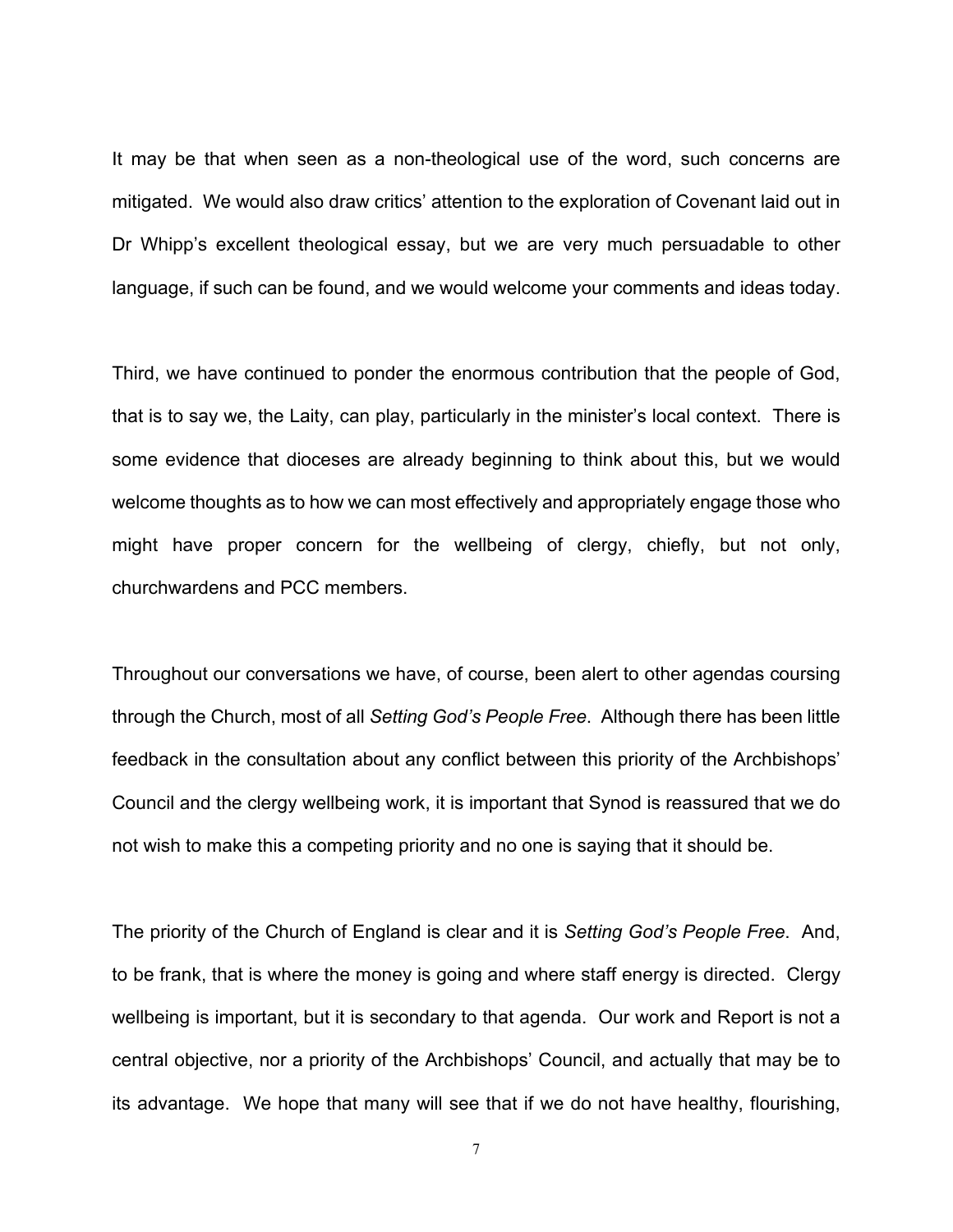resilient, self-reflective ordained ministers, the chances of enabling the sort of culture change that *Setting God's People Free* envisages will be seriously limited.

Fourth, the Working Party is determined to avoid what in another military phrase is called "mission creep." It has been the death of many a Church of England initiative to have been caked in growing "What about these?", "What about this?", "Have we forgotten that?", "Has this group been overlooked." We are aware that we have overlooked significant, important considerations, simply for lack of time and space, and, where these are serious, we intend to correct our omissions. But our task is to produce a Report that is sufficiently general to be able to be able to be of use across the diversity of the Church of England while specific enough to avoid the tendency to motherhood and apple pie. Despite the real and proper desire to cover all the bases, we intend to produce a Report that does not speak to every challenge faced by clergy, nor address every failure of the institutional Church to care. The question is, is this report capable of promoting and provoking the culture change we argue is needed in this report, so please do not expect too much of us. The more we add, the less effective the report will be.

Last, there is some concern across the Church, especially among those responsible for national and diocesan budgets, that the recommendation to explore pastoral supervision as normative is a blank cheque. We, as a Working Party, will be disappointed if this particular recommendation, which we invite the Church to ponder, should be seen as the tail which wags the dog of the wider Report or, more seriously, if the Report is ignored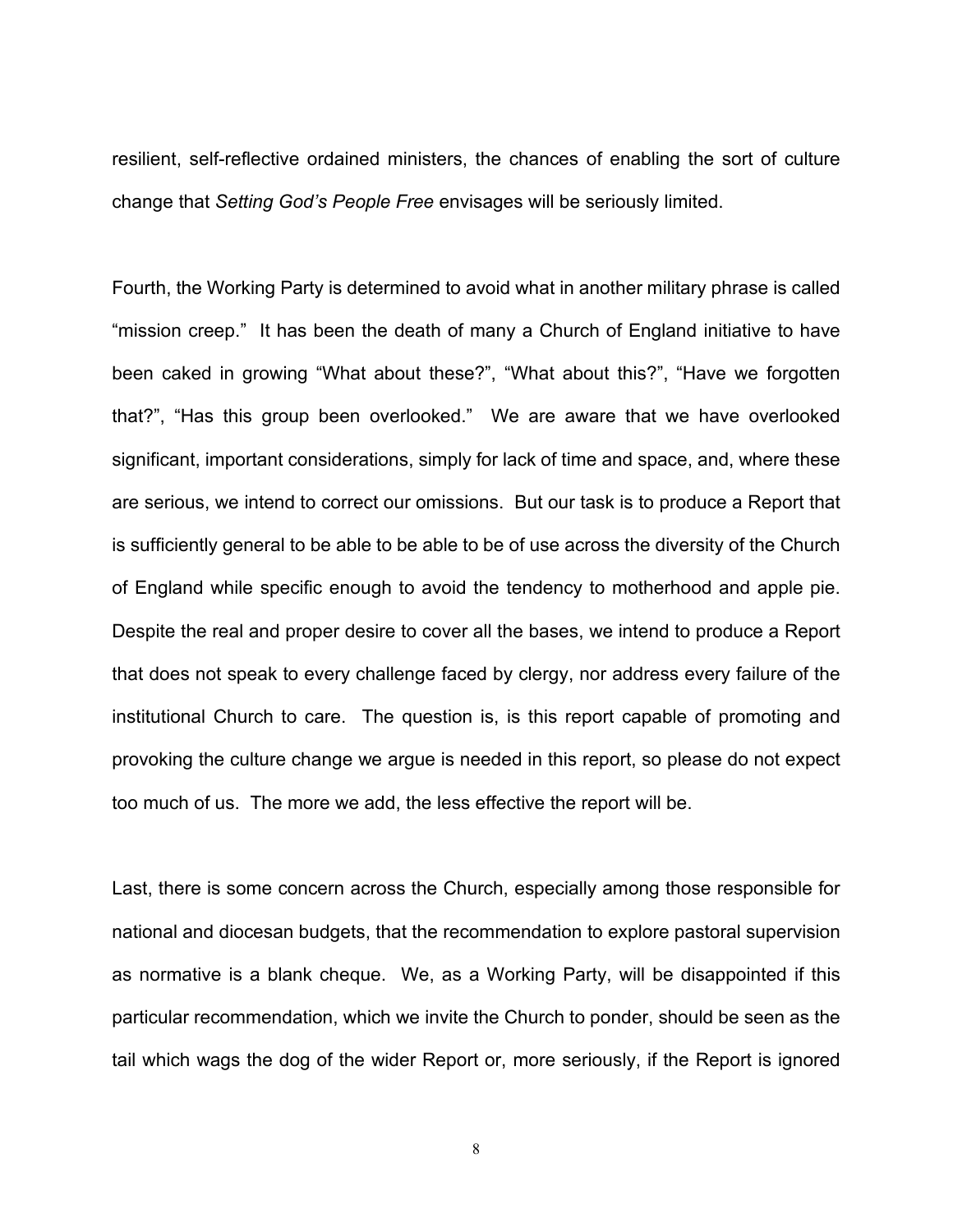because the only recommendation which comes with a price tag is allowed to dominate consideration of the Report as a whole.

Should we approve the Covenant later in the year, it does not commit anyone to any expenditure, although we hope that this recommendation will be given serious consideration, especially for those in training institutions and emerging from curacy into incumbency. It is our view, as a Working Party, that we are there to speak to the whole Church and advise on what we think is best practice. It is for others to decide whether that best practice is affordable.

It is our task, in the coming months, to provide some reassurance to the Archbishops' Council and diocesan secretaries as they face the challenges that they do. And it will be for General Synod to decide in July if it agrees with us about what we recommend. So over to you, Brothers and Sisters. We welcome your comments, your feedback, your brickbats, your bouquets. This process has always been about discerning the *sensus fidelium* on clergy wellbeing, so please do share your thoughts. Thank you.

*The Chair:* Thank you to Jacqueline. That was a very clear presentation. What I want to do is to ask you to stand in a moment, those who would like to contribute. We have heard it is not just questions, it is comments, things you think are missing, things you think need changing in some way. We are having a full recording of this, through our wonderful team at the front here, so do please give your name and your diocese and number so we can have a full understanding of what is being said. Could you please stand if you would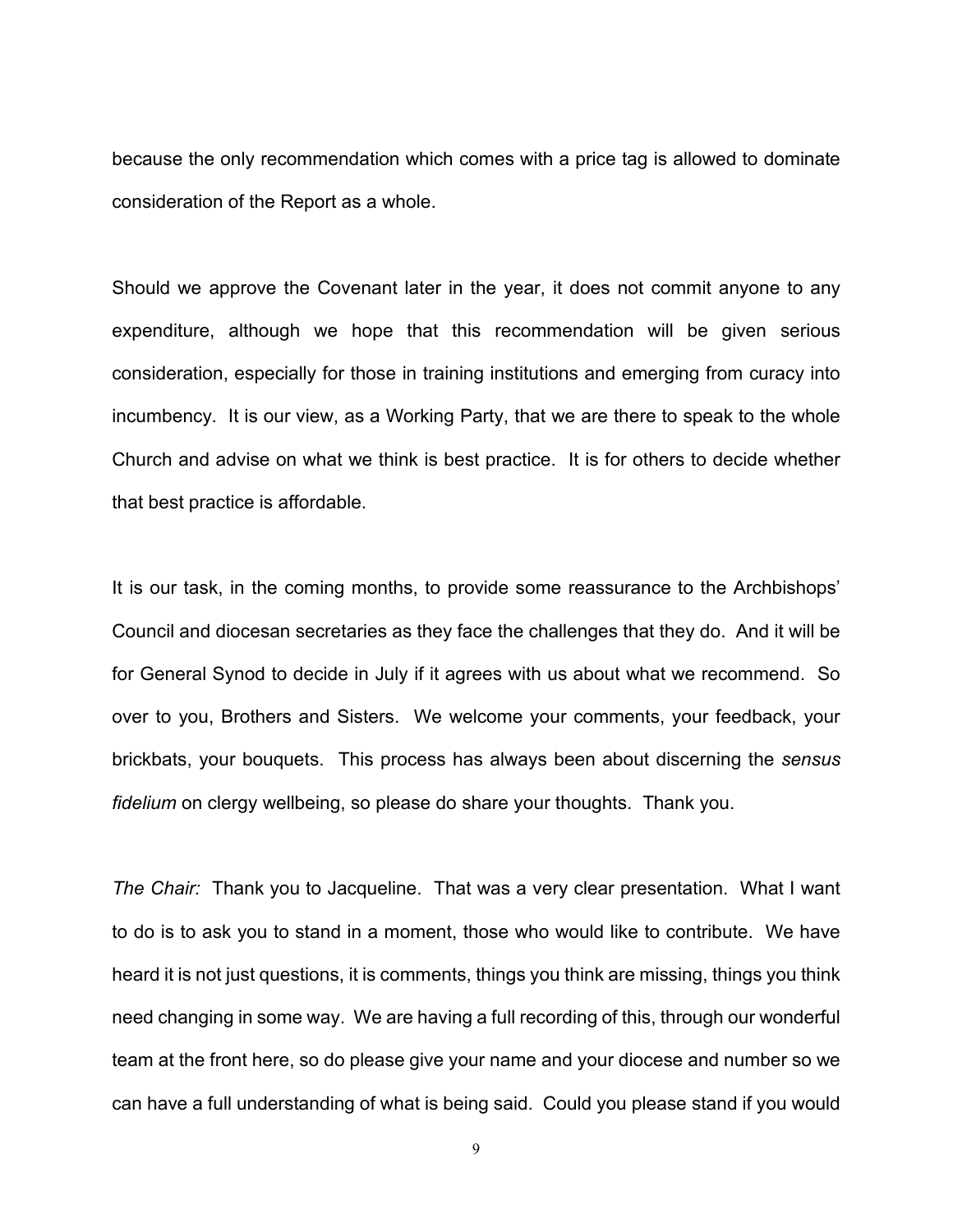like to contribute? I cannot promise to know you by name but I will point at you. Do please stand if you would like to contribute. We will take three at a time.

*Mrs Alison Coulter (Winchester):* I am very honoured to be asked first. Two very brief points. Firstly, as someone who wrote the original *Setting God's People Free* Report, I just want to remind everyone that there were two parts to our Report. The first was enabling the whole people of God to be confident in their witness and the second part was about having good clergy/lay relationships. I do not see *Setting God's People Free* as a greater priority than this. I see them not mutually exclusive. I see them closely entwined. I really would not want this to be seen as something lesser, because I think it is a really important part of *Setting God's People Free*. We need the clergy to flourish for the whole people of God to flourish.

Secondly, and very briefly, if I may, a question. Have you included something about coaching? You talked about pastoral supervision, but for many of us in business and other professions, we find coaching extremely helpful.

*Ms Carol Wolstenholme (Newcastle):* I come with my colleague, Mark Emerton, both members of the Remuneration and Conditions of Service Committee (RACSC) to say, as members of RACSC, which is the Committee that looks at all sorts of aspects of clergy conditions, including wellbeing, we have been listening to the discussion up to now at RACSC. We have been taking notes of the points raised. We have a meeting on 27 February when we will consider further anything that emerges that you would like fed in.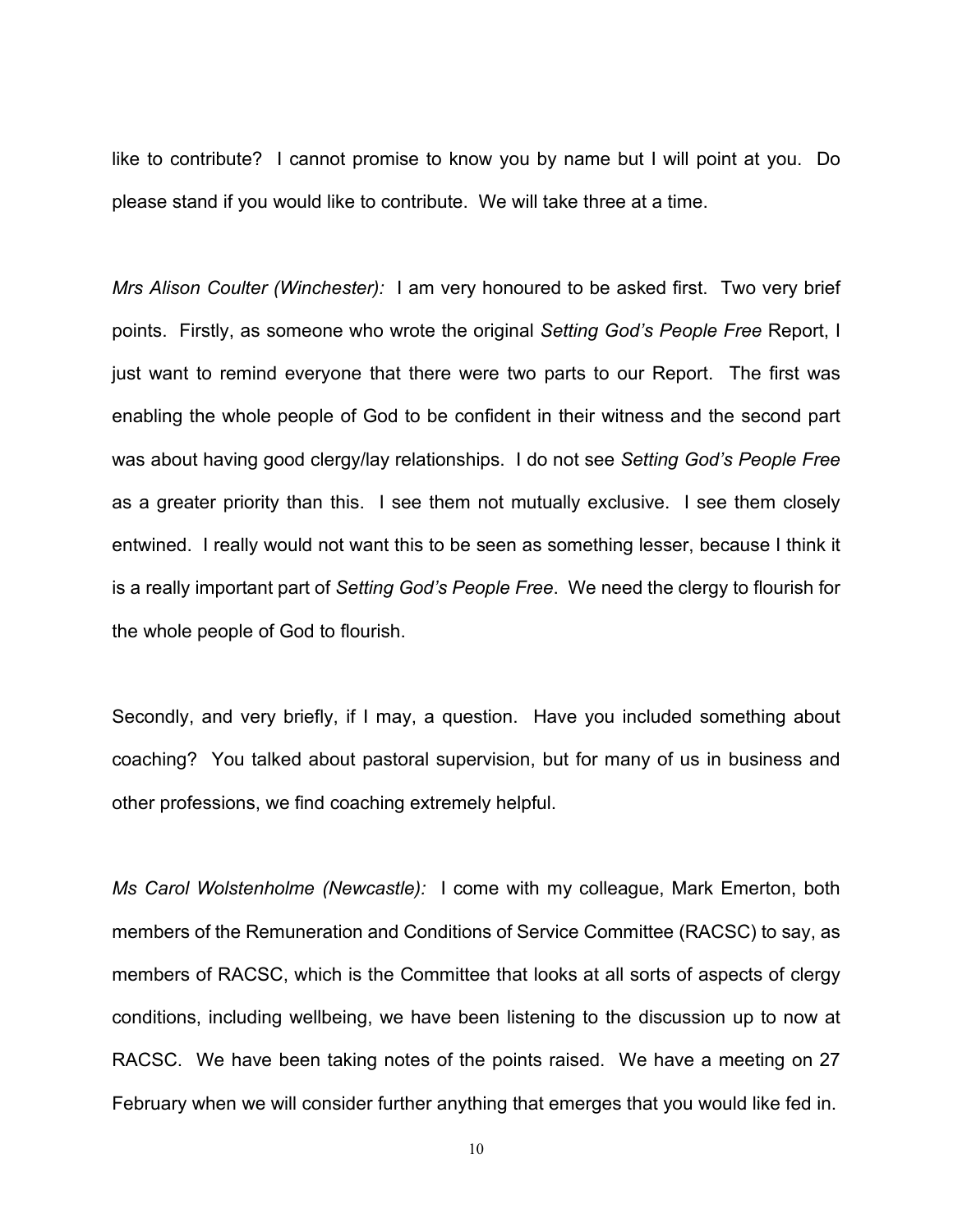*Professor Joyce Hill (Leeds):* I just wanted to make an additional comment. We have heard in this Report that clergy wellbeing is to be included in training, and that is admirable, necessary and an area which is not sufficiently well attended to across the board at the moment. I would like to just to add that overt conscious training in skills, skills of self-management in preparation for an unstructured job. Being a parish priest or a chaplain or any other role that one might fulfil in the Church of England, nearly all of them have structured points in them but, overall, they count as unstructured jobs. From my observation, quite a lot of the clergy lack those kinds of self-aware actual skills in managing their time, managing their diaries, managing their technology, and all the rest of it. So I would like that package to be visible within the Report at training level particularly.

*The Chair:* Do you want to respond now or later?

*Mrs Jacqueline Stamper (Blackburn):* Alison, thank you very much for that. We hope they are not competing agendas; they are mutually supportive. Coaching: yes, we have talked about coaching in the context of supervision and other appropriate support mechanisms. We welcome RACSC listening to this very much. Thank you, Carol.

Joyce, this is one of the things that is of particular concern to me and we have talked about a lot in the Working Group for the TEIs in particular. I think it needs to start there. One of the concerns has been - and we have heard this from clergy and elsewhere - that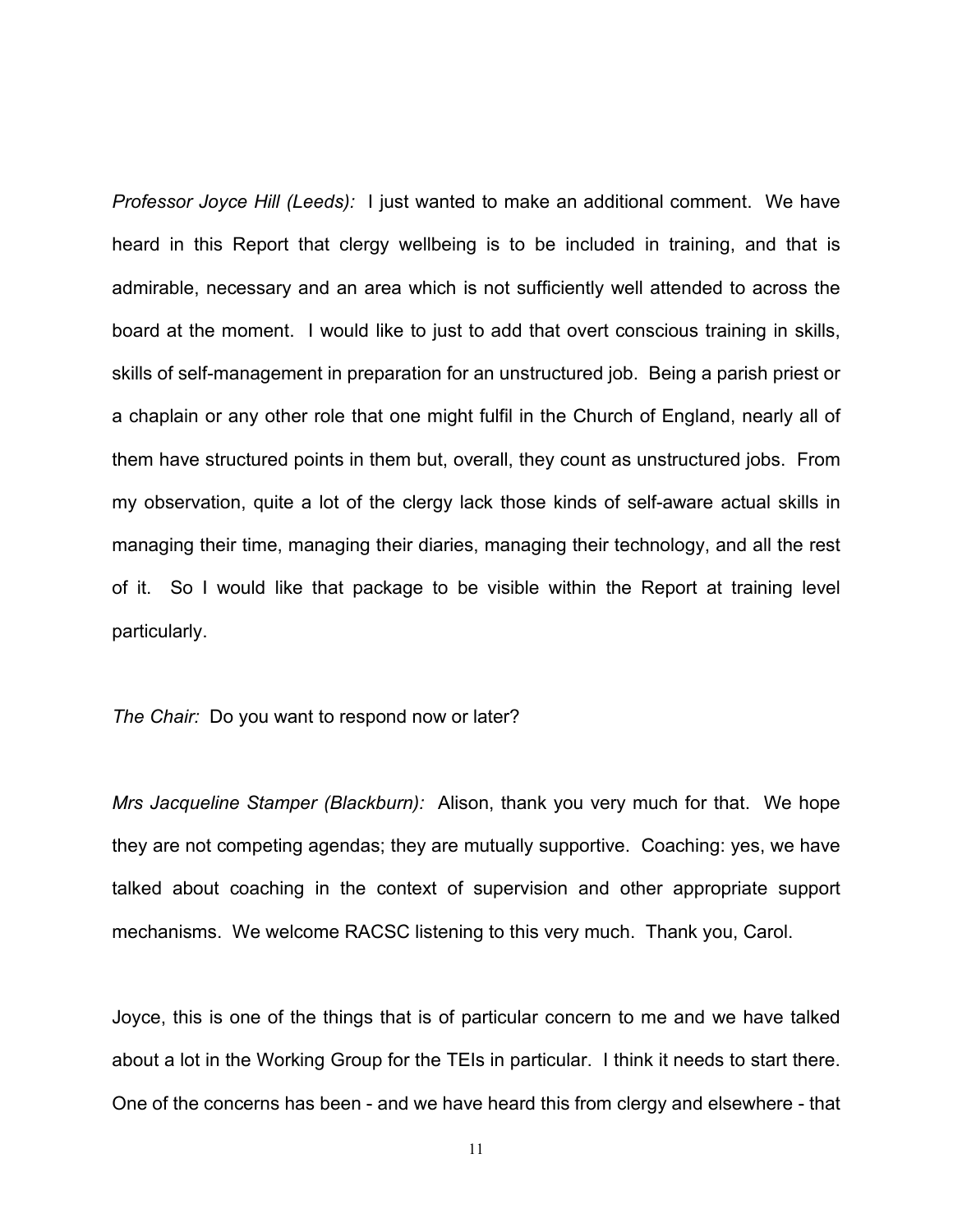some clergy will see being asked to take on learning about time management, selfmanagement and so on at a later stage as an extra burden. If it is something that is learnt, inculcated during training for ordination, then it is natural and it is not an additional burden. We are really very heavily dependent on the TEIs to take that message through and it is one that has recurred throughout our discussions. Thank you for that.

*The Chair:* More people, please, to stand.

*Mr Carl Fender (Lincoln):* I was interested to note that the purpose of the Covenant is to achieve culture change across the Church. I was curious as to whether or not you had considered, once the Covenant is passed as an Act of Synod, others away from here may see it in a legalistic way. Perhaps people who have a grievance against the Church, if they felt let down in some way, might try to hang their grievance upon it, which is not the intention of the Covenant. I just wonder whether some underpinning of the Covenant itself in terms of what it is there for and not there for ought to be thought about and perhaps some narrative around that could be included before it is actually passed so it is clear what the intention is to dissuade people from trying to use it in a way that it is not intended to be used for. Thank you.

*Mrs Heather Black (York):* Thank you very much for the Report. I really like the very indepth questions that you have laid out for us for different people. My question is around the work of the local church. I am wondering what support and resources might be available to help representatives of the local church to look at clergy wellbeing with their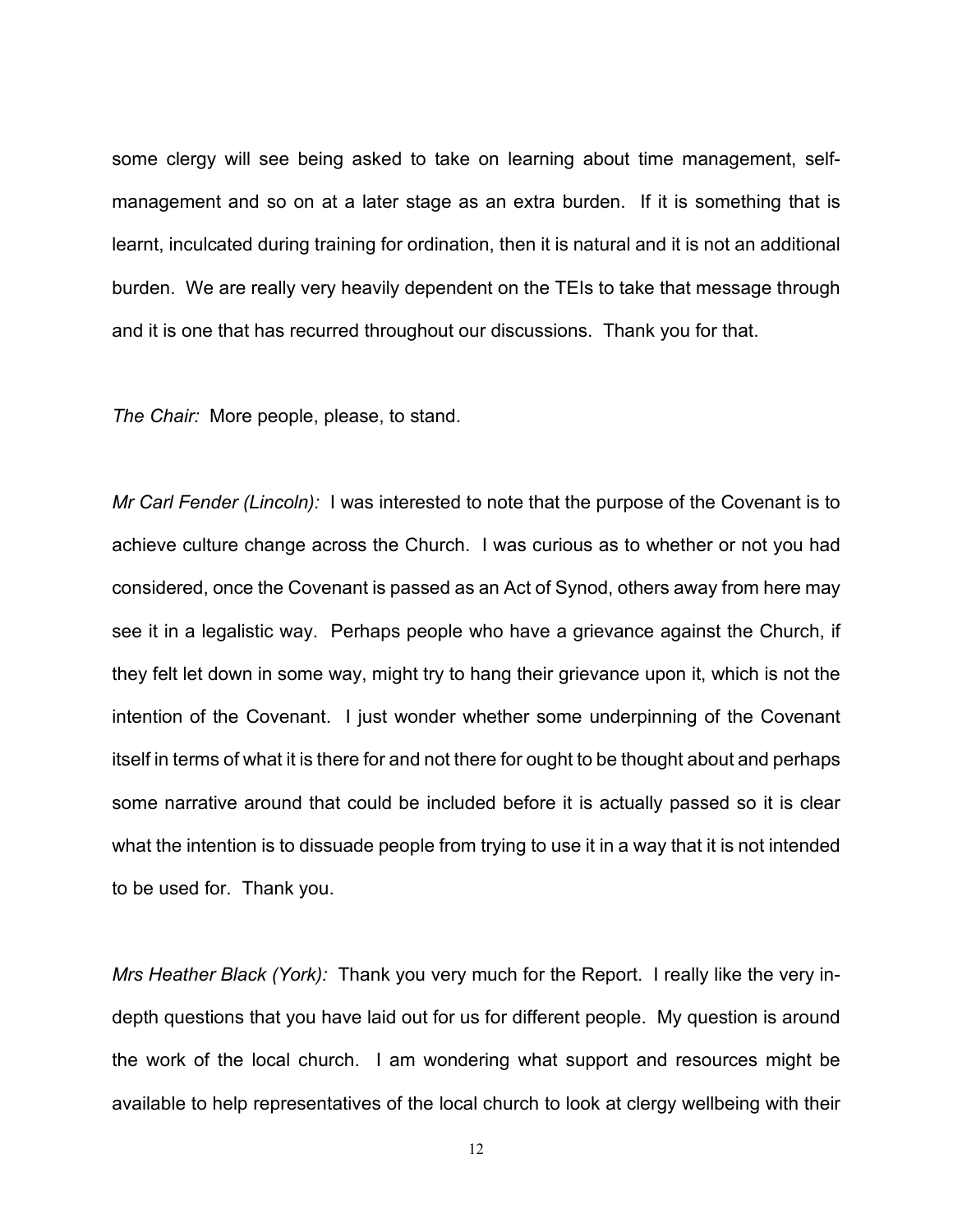clergyperson. I am married to a clergyperson. I think he would really welcome it, but people may not have the confidence to have those conversations and there may be clergy people where it is a bit difficult to have that conversation. How are we going to invest in people in the local church to handle those questions?

*Mr Geoffrey Shuttleworth (Birmingham):* My observations actually reflect the previous speaker very much. I welcome this Report very much. From my personal observations, and perhaps I have been unlucky here, I recognise that the burden of being a parish clergy does present great strain and can present stresses which are difficult for the individual to deal with, with the result that there can be a breakdown of trust which has an effect, of course, on the congregation.

I see this as very much an aspirational report without perhaps so much of the practical, pragmatic and useful in it. I hope it is useful. I hope it ends up being a really useful tool. I will tell you my background here. I worship in north Birmingham. There is an inner city area and an outer estates area and in this part of Britain - not to put too fine a point on it - very few of the people who remain there are as well educated as our clergy. One of the points I pick up here from the Report: "Church members who perpetuate a critical paternalism conspire to increase the burden." I think that is very true. A lot of responsibility in this appears to have been placed upon local churches. I would like to think that they may not be as well-prepared in many areas, certainly in the area that I worship in myself, as parts of the world where some of you worship. I am really looking for effective support from the dioceses in practical ways.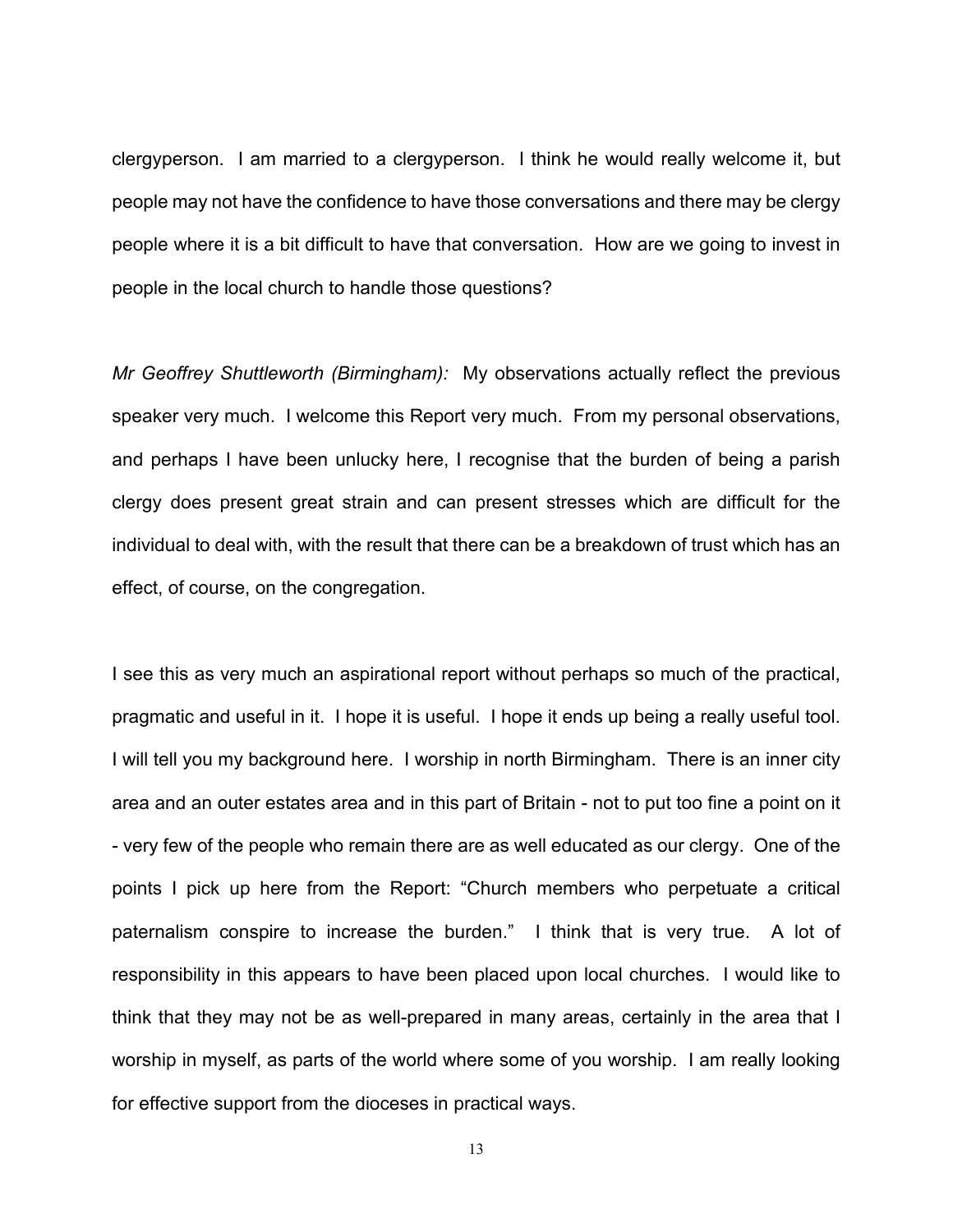*The Chair:* Thank you. Jacqueline.

*Mrs Jacqueline Stamper (Blackburn):* I think this partly answers Carl's, Heather's and Geoffrey's points. This is a work in progress. This is not intended to be a "We've passed the Act of Synod, that's it." One of the things I hope you will have noticed that is included in the Report is the establishment of the Monitoring Group with terms of reference yet to be devised. Part of that group's role, I would anticipate, would be to see the way this works out in different dioceses in different kinds of contexts and what would be appropriate resources in different contexts in different dioceses. I think that is part of that ongoing process. We have tried to make it clear that we cannot answer all of the questions in this Covenant, but I think there has to be some improvement and the Monitoring Group will be taking that on.

## *The Chair:* Thank you. Others who would like to contribute?

*Miss Debbie Buggs (London):* I value this Report and appreciate all the hard work that the clergy at my church lay before in the Lord, but I do wonder what the Church leaders in China and Africa would make of this, who daily run the risk of imprisonment and hardship. Indeed, the Apostle Paul commends Epaphroditus in Philippians for nearly dying for the work of Christ. So how do we balance the normal expectation that an undershepherd of the Lord Jesus Christ is called to live a life of sacrificial service against the need to make sure that their day-to-day work is sustainable?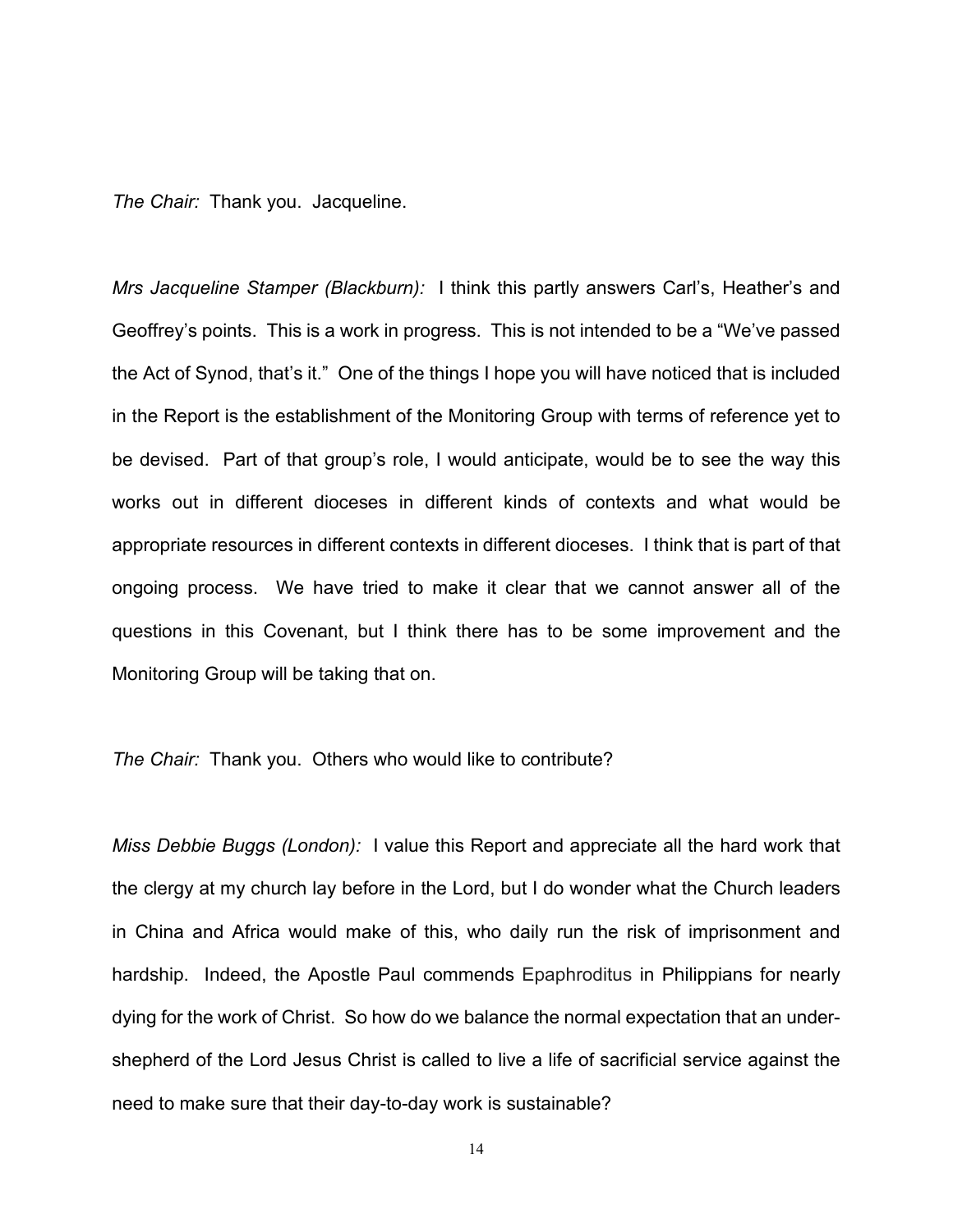*Mrs Penny Allen (Lichfield):* Firstly, thank you very much for this Report. It has received a warm welcome from me and I think the goals in paragraph 5 are admirable. I am speaking to support Joyce in what she had to say about practical skills. I have had to buy a diary for a curate and teach her how to zone out her time when she became extremely stressed. I have also taken various clergy out to lunch and tried to find out what their difficulties are when I was lay chairing. In fact, when I was lay chairing in our deanery, I felt that some of the clergy were more in need of pastoral care than the congregations were. I think that is because the stresses are many. We do want to share responsibility, and, speaking now as a patron, patronage boards give you an opportunity to talk one-toone with clergy and support them in an entirely confidential context, which has been helpful.

The other thing that has alarmed me is the fact that I have found some clergy with no spiritual director or cell and I feel this is a major weakness from their point of view if they do have some spiritual difficulties they do not wish to discuss with the laity. About achievability, I think Joyce is right to say to you that time management for those of us who have to manage our time, and we are all here managing our time, is something that has been a real difficulty for some clergy who feel a very strong pastoral call and feel that that needs to be fulfilled at their own expense and their families' expense and there is not a great deal of focus in here upon their families who also are sustaining them and also, at times, they are finding it very challenging. Some clergy have particular difficulties with their children, they may have to move posts at an inconvenient time for their children's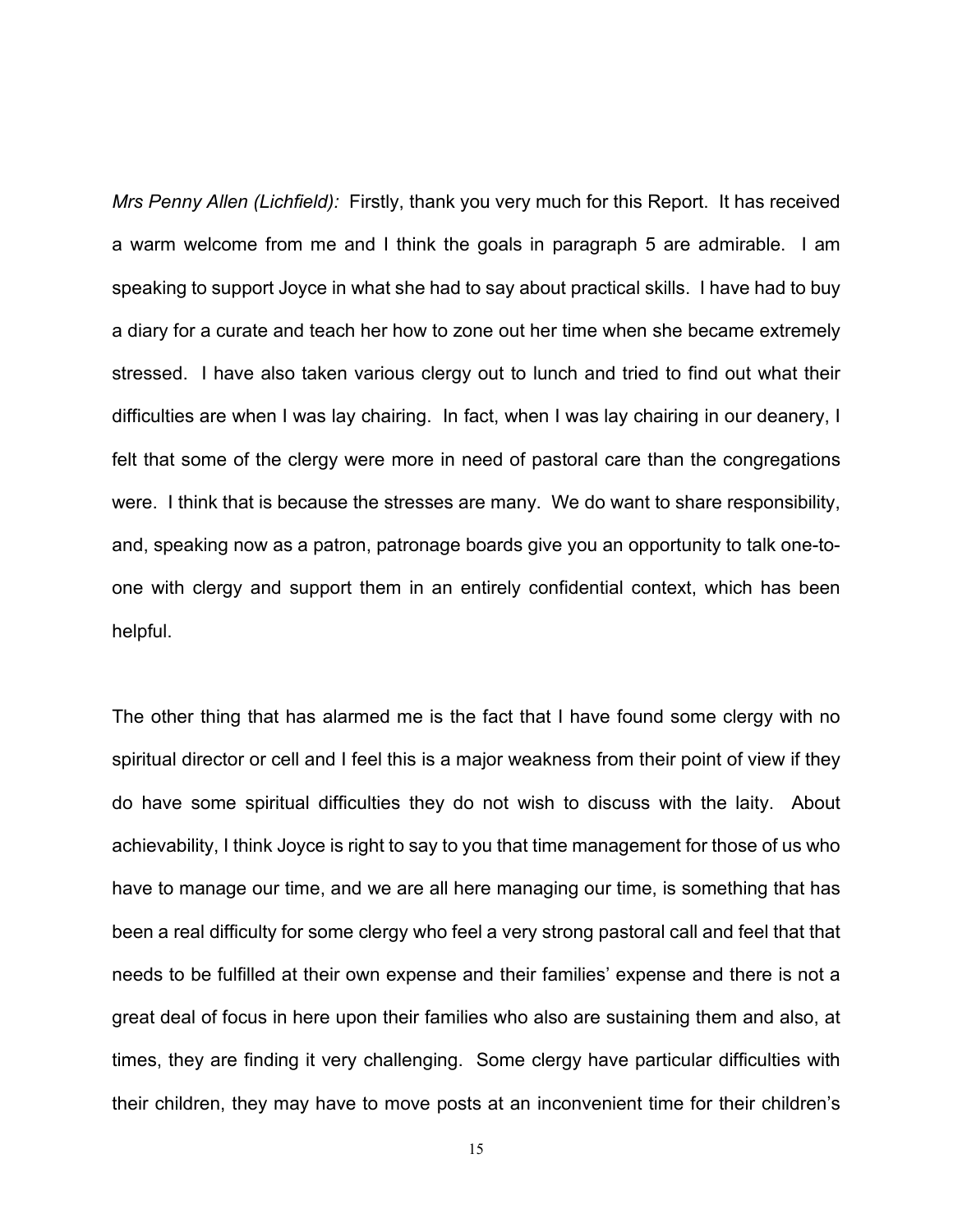exams and so forth and the whole wellbeing of the family needs looking at in this Report as well as the individual clergy.

*Mr Adrian Greenwood (Southwark):* A couple of points. The first is a very specific question. I am not too bothered about the word "Covenant", but I would like to know why an Act of Synod. What difference will having this as an Act of Synod as opposed to a Report which is passed actually make? Along with Alison, I want to ask you to really explore the full potential of *Setting God's People Free* and, particularly, the call for full mutuality between lay and clergy. It is my belief that if we get *Setting God's People Free* right, then the wellbeing of the clearly will fall into place and you will have a liberated and equipped and a confident laity who will be able to support and work with the particular gifts and care resource of the clergy.

I want to end with a specific. The powers of the PCC are set out in section 1 of the Parochial Church Councils (Powers) Measure, which I would argue is very long overdue for a comprehensive review. It calls on the PCC to support the incumbent in their work of mission, and I do not think that is the language that we use any more. We talk of partnership, the whole issue around charity trusteeship has come in, and I think if clergy understood that they were leaders of a team, part of a team which was doing the mission of God, that would change a lot.

*The Chair:* Do you want to respond, one of you? Some indecision here.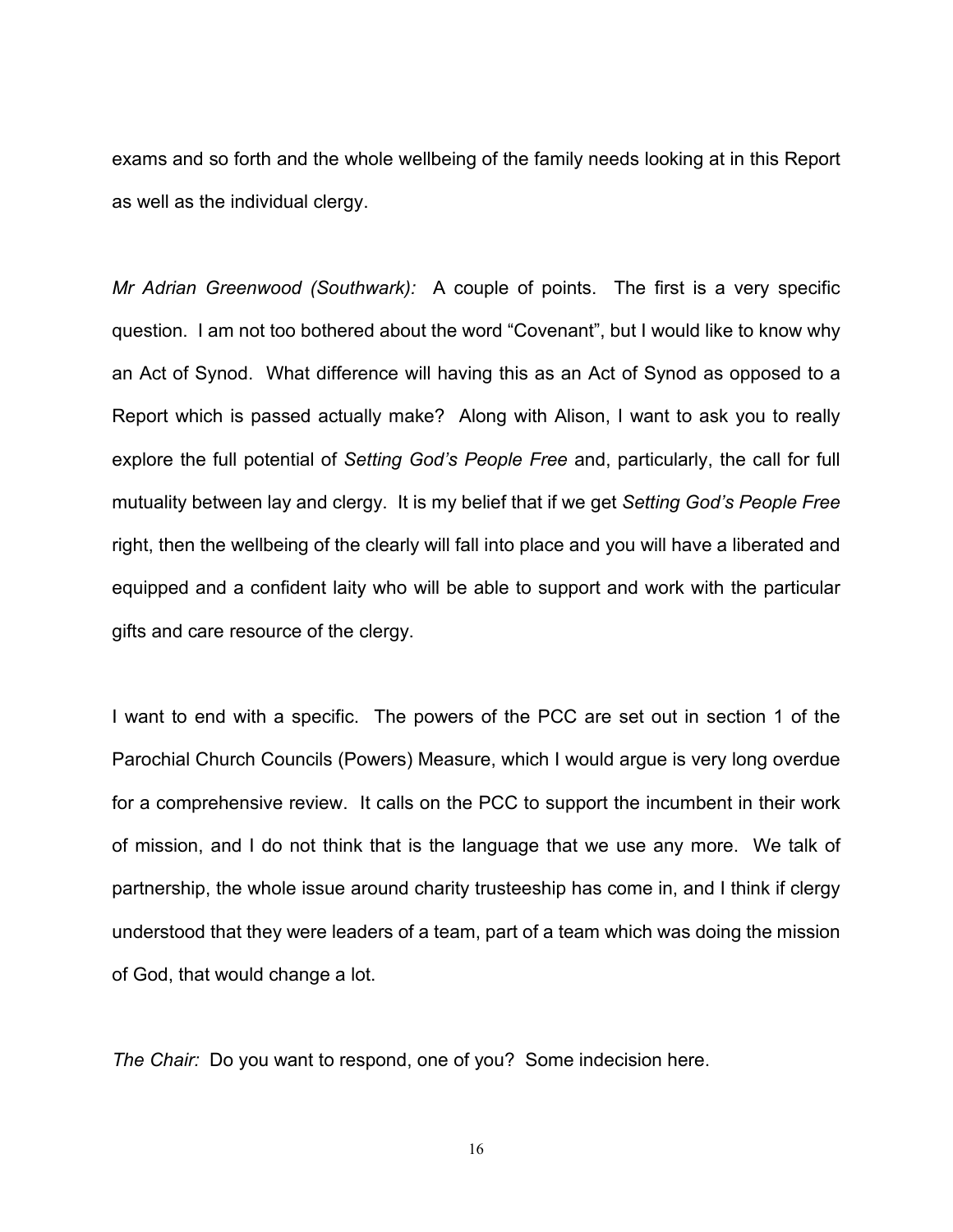*Mrs Jaqueline Stamper (Blackburn):* Just to answer Adrian's question about why an Act of Synod. The mechanism of an Act of Synod enables the General Synod to express the mind of the Church on an issue, and this was what came out of the July 2017 discussions at General Synod, and that the proposed Act of Synod would mark the beginning of a culture change towards greater awareness of our shared responsibility to promote clergy care and wellbeing and a significant move towards preventative alongside responsive care. That is one of the reasons there. Thank you, Adrian. We recognise that many, possibly most of our clergy, their service is indeed sacrificial.

Coming on to Penny's point about the stresses of family life, not all clergy are married, not all clergy have families, and sometimes the stresses on them are at least as great because they have no one at home to share the strains and stresses with. I think I have probably answered some of those other points that Penny made when answering Joyce.

*The Chair:* The Ven. Pete Spiers, please.

*Ven. Pete Spiers (Liverpool):* Thank you. What a privilege to speak to the House of Laity. I just want to make a couple of points. As I understand it, one of the things about *Setting God's People Free* is the culture shift whereby clergy would not look out at their congregations on a Sunday morning and think, "How can I get them to help me in my ministry?" but "How can I help them in theirs?" in their Monday to Friday or Monday to Sunday or whatever it is. That is a huge cultural shift and, of course, to some clergy that will be perceived as, "Oh, this is another initiative that you want me to do" rather than a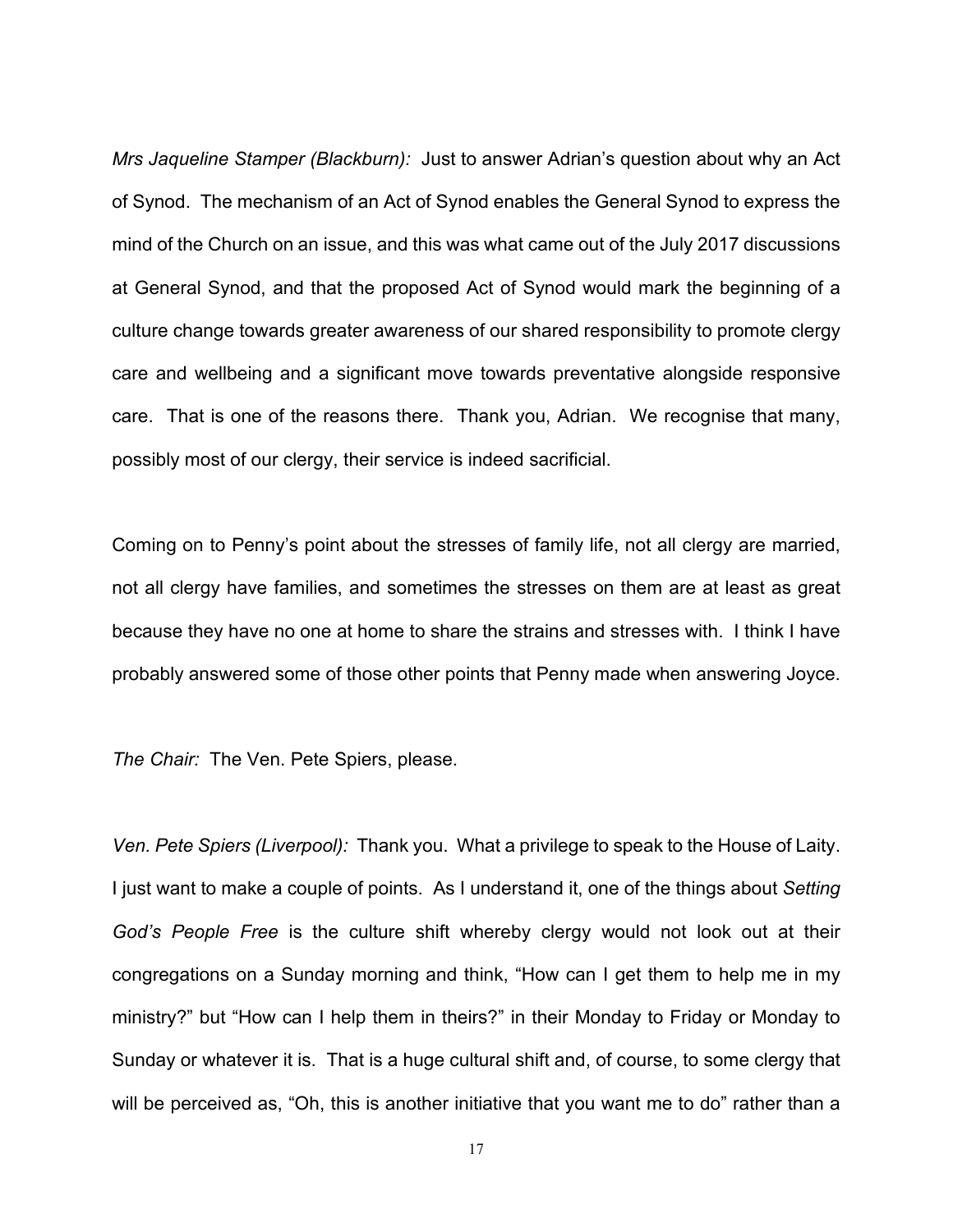fundamental cultural change which I see *Setting God's People Free* is calling for.

Of course, in local churches there are people who are very keen to want to help their clergy, help them in their ministry, and there are other people who are not, because they see their ministry as what they do the rest of the week. That is the conversation that needs to happen and that is the shift that needs to be made. I know, personally, a few years ago it was extremely liberating when I saw in front of me a whole load of people who were doing stuff during the week and even at the door I would be saying, "So what is your challenge this week?" in a little way. I think that is what *Setting God's People Free* is.

In terms of wellbeing, for some clergy this could be perceived as yet another thing to be doing and that will not help their wellbeing. What we are trying to do is integrate all the different changes. We are very enthusiastically going to be talking about evangelism, homelessness and gypsy communities, there is just more stuff to get through, is there not, and that can be overwhelming.

On the local church and supporting them, I have come to see that when a church goes into vacancy, that is when you have got peak opportunity to have these conversations with the local church. They are looking for a new vicar and you are helping them draw up a parish profile and you could be saying to them, "Well, why do you not put in your parish profile what your commitment is to your new vicar is going to be, you know, about honouring days off and holidays and all the rest of it?" and also say, "We want a vicar that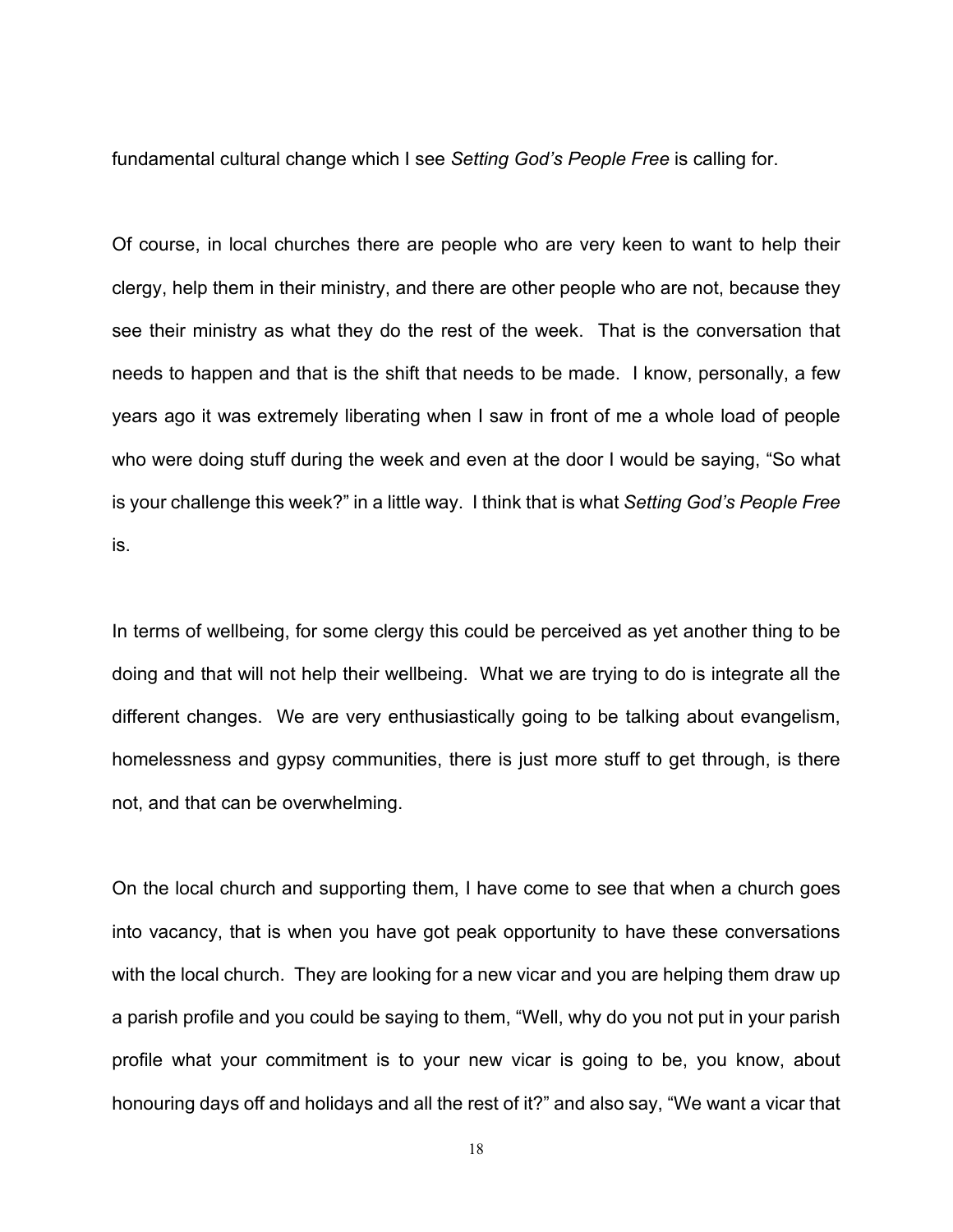is going to come and help us in our ministry during the week", which is the *Setting God's People Free*.

That is the kind of mutuality I think we are trying to get to in this and I think for archdeacons who oversee the production of parish profiles and also role descriptions, and this is another thing, and picking up another point earlier on, certainly in the role description in Liverpool we ask for people who can prioritise, delegate and manage their time. How do you get a good interview question on that for an appointment, but it is there nonetheless and the assumption is that all our clergy will be able to do that? If we ask the TEI's to put it into their training programme they might well say, "What else do you want us to put in and what else do you not want us to do?" and there is a sense in which perhaps that is when a training incumbent and a curate can help out.

My final story on time management. A few years ago in Liverpool, a number of MDRs were coming back and saying, "We really want some help with time management", so we put on a time management course and then we cancelled it because no one could find the time to attend.

*The Chair:* Three more please.

*Dr Jack Shelley (Exeter):* Before I retired, I was responsible for trying to set up a system for sporting general medical practitioners who also have a tendency to overwork. There are three things. Paragraph 29 should be split. It talks about the need for reflective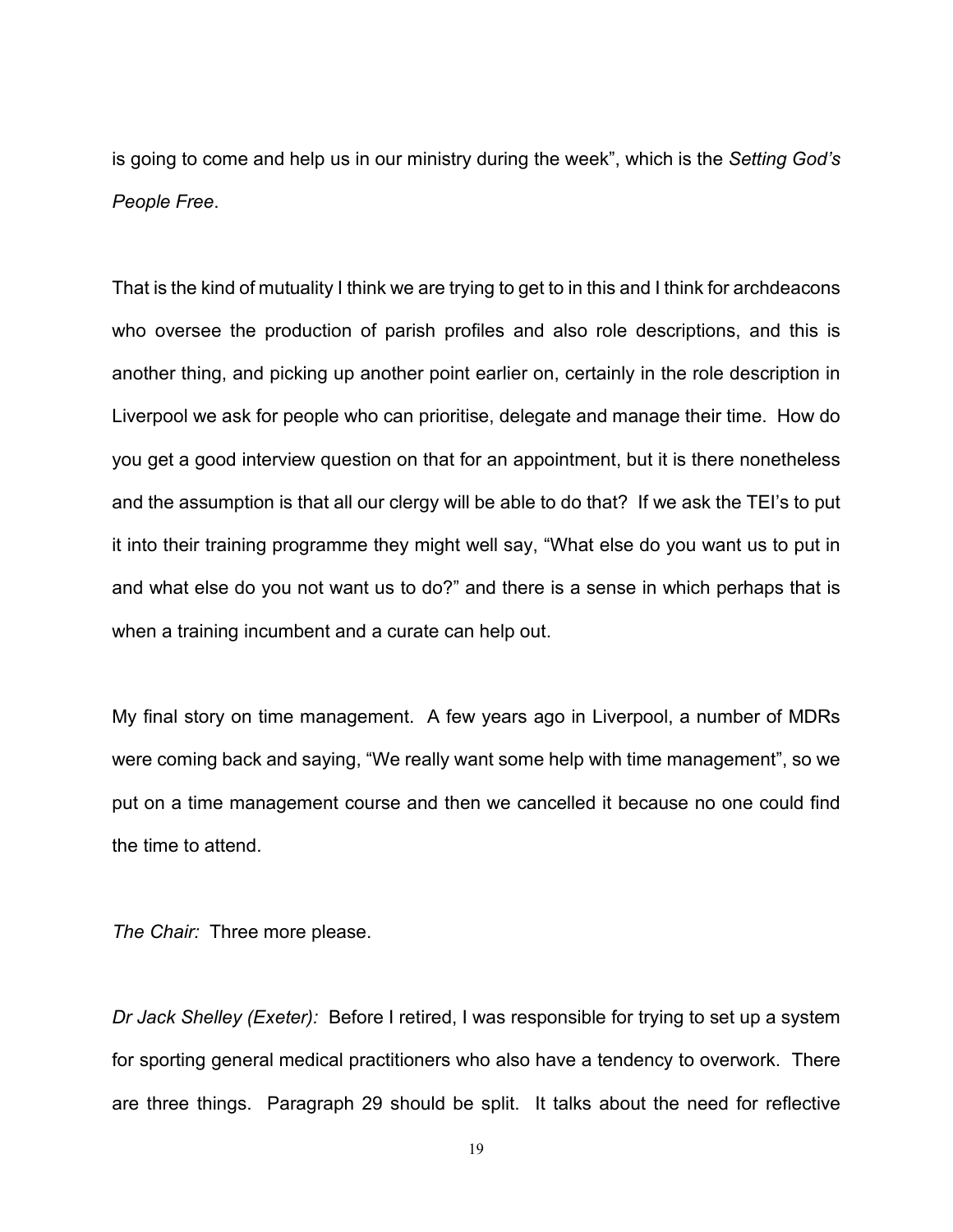practice and also supervision. Now, the supervision, if you need it in pastoral training or in coaching for something else, should come out of a ministerial review, in my view, and be very much controlled by the diocese. A ministerial review should be yearly, not two yearly. But reflective practice groups should be outside the structure of the diocese, funded by the diocese, but outside the structure with facilitators, so that people can be honest about what they are going through, which they may not be in a ministerial review.

Lastly, we need a system where you can refer for psychological support when things have got too bad. Again, that psychological support system needs to be clearly in place, it needs to be available for the families of our incumbents as well as the incumbents themselves. It needs to be a self-referral type system. Okay, yes, some people might be referred after a ministerial review, but they need to be able to confidentially get help and so do the partners, and that, again, needs to be funded and be clearly available. I would like split paragraph 29 into three places because they are slightly different.

*Mr Simon Baynes (St Albans):* First of all, thank you very much for the Report. I think it would be really helpful if the group could tell us a bit about the extent that you considered the needs of non-stipendiary ministers and other ministers who are not on full stipends in what might be regarded as normal appointments, House-for-Duty ministers and the like, because I think their needs are different but equally important. If you want to put that into the analogy of the military Covenant, we are probably talking about the Reservists and the Territorial Army different from the Regular forces.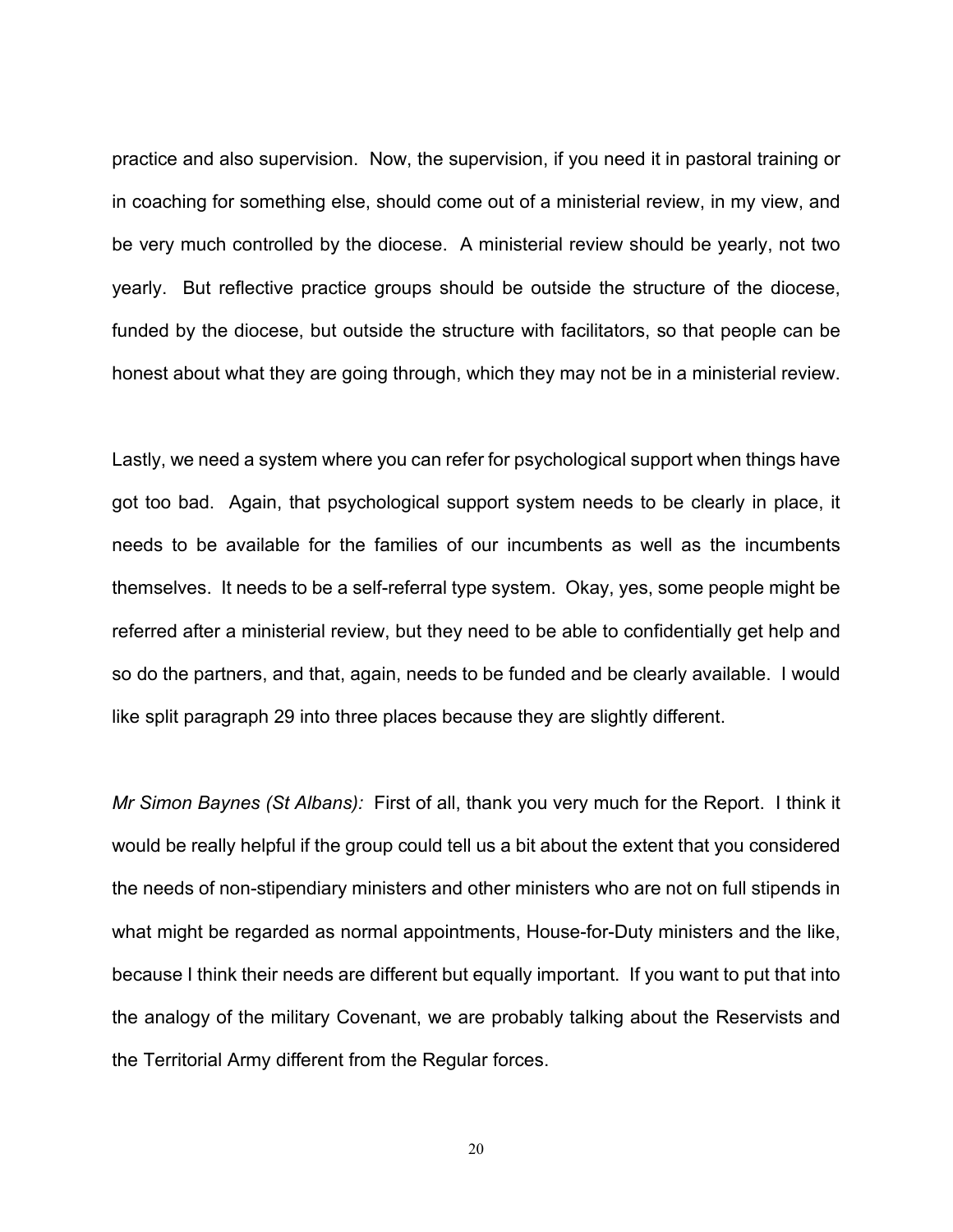*Mrs Mary Chapman (Archbishops' Council):* I would just like to say a few words about the loneliness of leadership. I was, for ten years, chief executive of the Chartered Management Institute and it was a subject that we spent a lot of time studying and it is a subject I think that the Church has become more aware of over recent years, demonstrated by the work that is now being done for senior leadership with the bishops in the Church.

I can think of no other situation compared to a parish priest where the burden of leadership potentially weighs so heavily, because that individual not only has the responsibilities of spiritual leadership and everything that brings, but also all the practical considerations of leadership in a parish supported well or not, or in partnership or not, with the laity in the parish. That person also has, in quite an unusual situation for somebody who is actually at the top, if you like, hierarchically of an organisation, the responsibility for individual pastoral work with individual members of the community. So they are at once frontline leaders and the most senior leader. Time and time again, it has been shown that the pressures of leadership, unless they are able to be shared, take a heavy toll and some people break more easily than others, that is how we are made.

We talk about a culture change and this Report, which I welcome, has a huge number of very practical ideas in it, but I do not think it has bridged the gap, and I am not convinced that a Covenant or an Act of Synod will bridge the gap between what we do at the moment and a real understanding of what shared and distributed leadership looks like. I would add my pleas to those who have already said let us look at this as working in partnership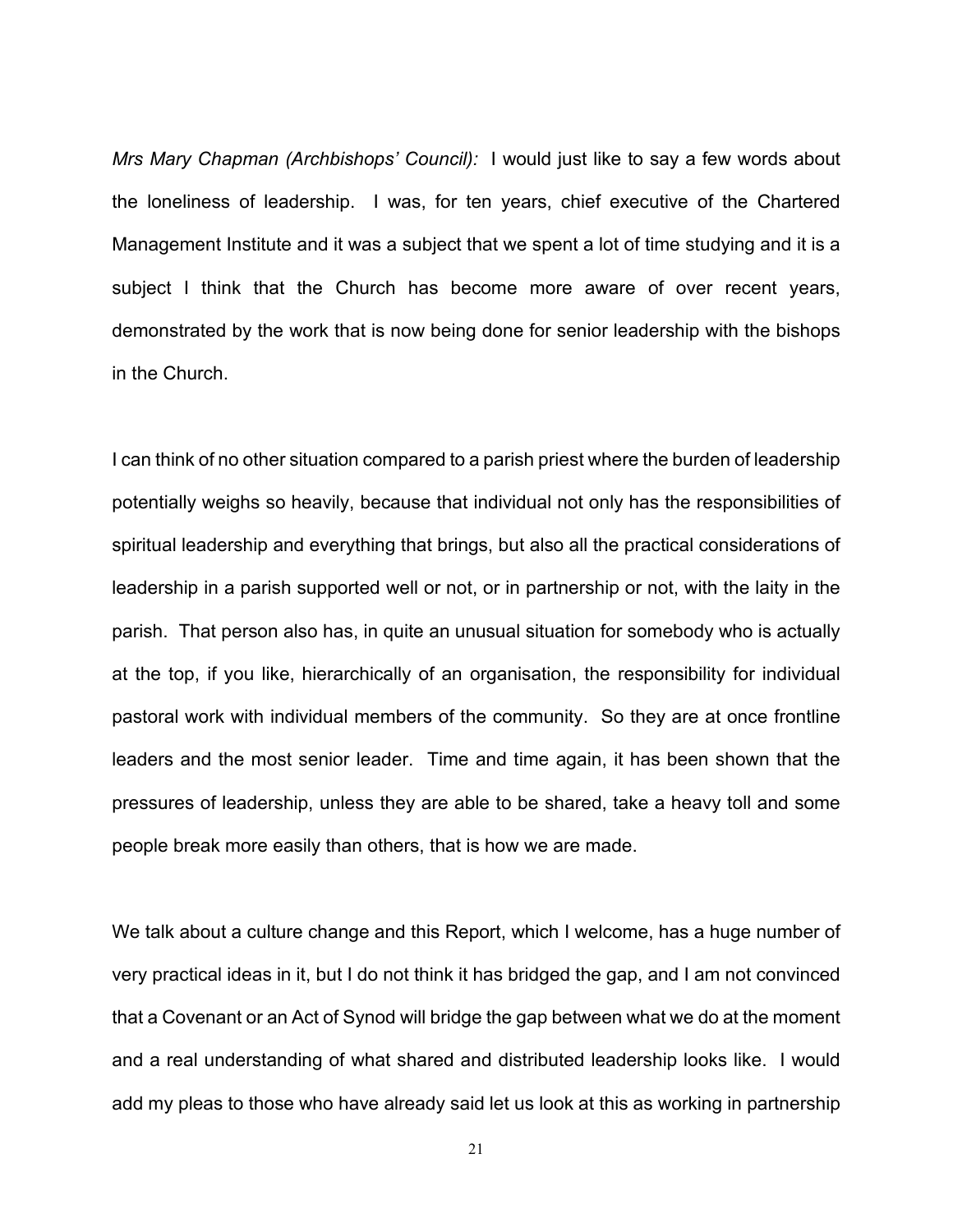with the *Setting God's People Free work* and, also, let us look not just at what is done in theological educational institutions, which is important, but what is done in the period shortly, two, three years after ordination, to equip young ordained people to assume those leadership roles. The practicality of life is you do not like what it is like until you are doing it, until you find yourself in that position with the responsibility for just about everything from a crisis for one individual, to the state of the drains, to your numbers on the electoral roll that end up on your shoulders. I think we need something that is a bit less structured. A structure is great, but we need to think about how we address that cultural development, educational issue to change the way we behave.

*The Chair:* Jacqueline, do you want to comment?

*Mrs Jacqueline Stamper (Blackburn):* Very briefly to thank Jack for the suggestion of splitting paragraph 29, which is very helpful. Simon, yes, we did discuss different types of ministry and considered the TAs as well as the Regulars, but it was impossible to get every possible context in. Thank you, Mary, for that valuable contribution. I am conscious that there are lot of people who want to speak and we are in listening mode, so I will shut up.

*The Chair:* We have three more, I think.

*Brigadier Ian Dobbie (Rochester):* Paragraph 18, under Our Shared Commitments, refers to "the ordained minister follows Christ in prayer, reflection and study." I would like to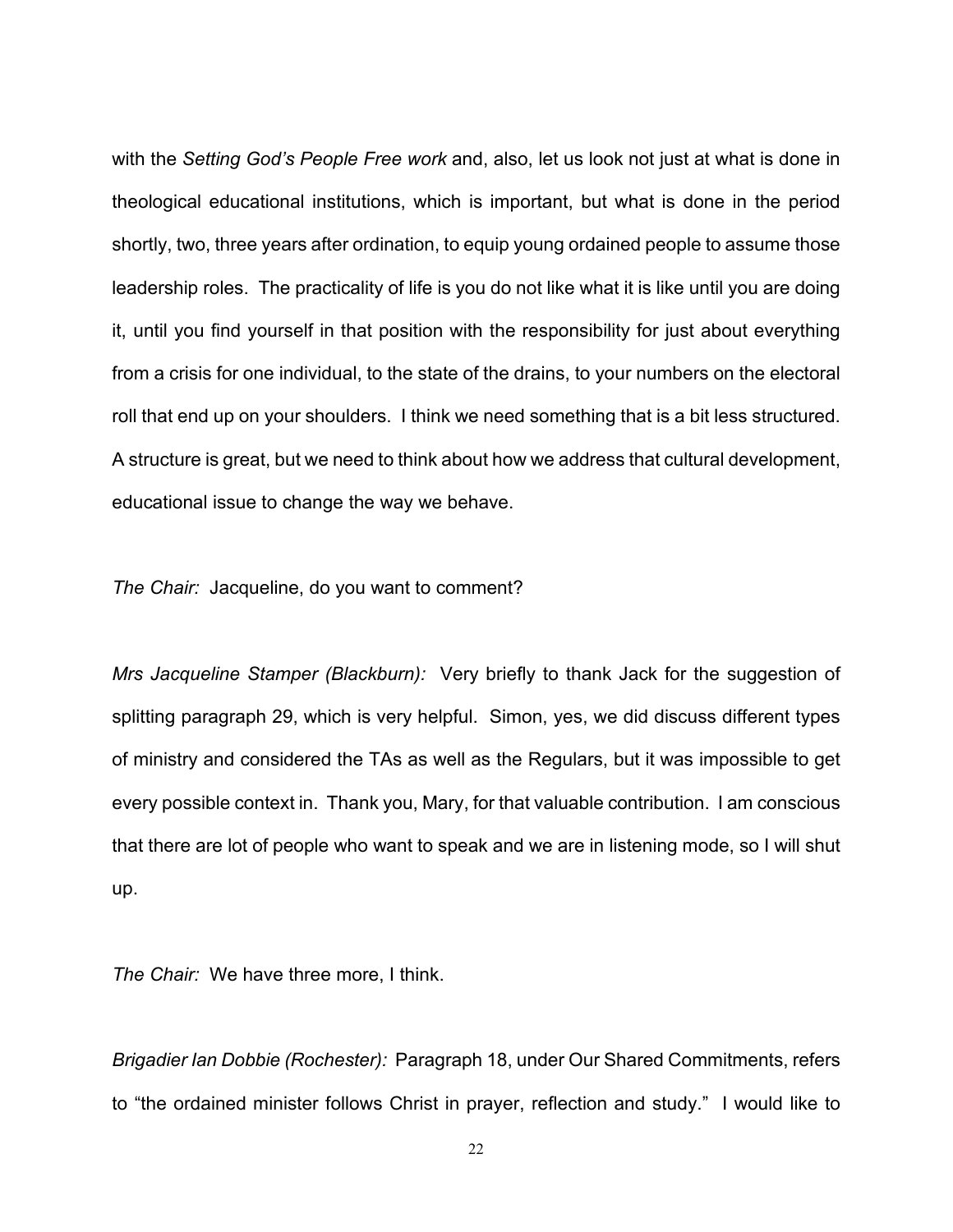have seen that spelt out a bit more, because I think the priorities which should rest with this are not as fulsome as they could be. What are the priorities that the clergy should have when spelt out in New Testament terms? I would have thought it comes in Acts 6:4 when the Deacons are appointed. The Disciples say at that time, "We will give ourselves to prayer and ministry of the Word." Now, whenever I have seen a survey on how much time our clergy devote to those two means of grace, it is embarrassingly small. Of course, if it is with the laity it is even more embarrassing. We, the laity, I think are substantially responsible for this unfortunate situation because we expect our clergy - and previous speakers have really alluded to this - to be accountable for far more than really the case should be. My point is this: I would like to see Acts 6:4 included in the scriptural perspectives and spelt out a bit.

*Mrs Margaret Sheather (Gloucester):* Just to share a handful of reflections from a small group that the Bishop asked to look at this Report and offer back some thoughts to the dioceses about where we stood in relation to the actions that might flow forward. We had three things I would like to share.

One is perhaps thinking about the fact that culture change is a long, slow process. We want to all engage with this very welcome Report with commitment and with enthusiasm, but let us be clear that we are working on something that is going to take us time and continued effort and not expect, in the monitoring that is mentioned, to go too far too fast and demoralise ourselves on the way.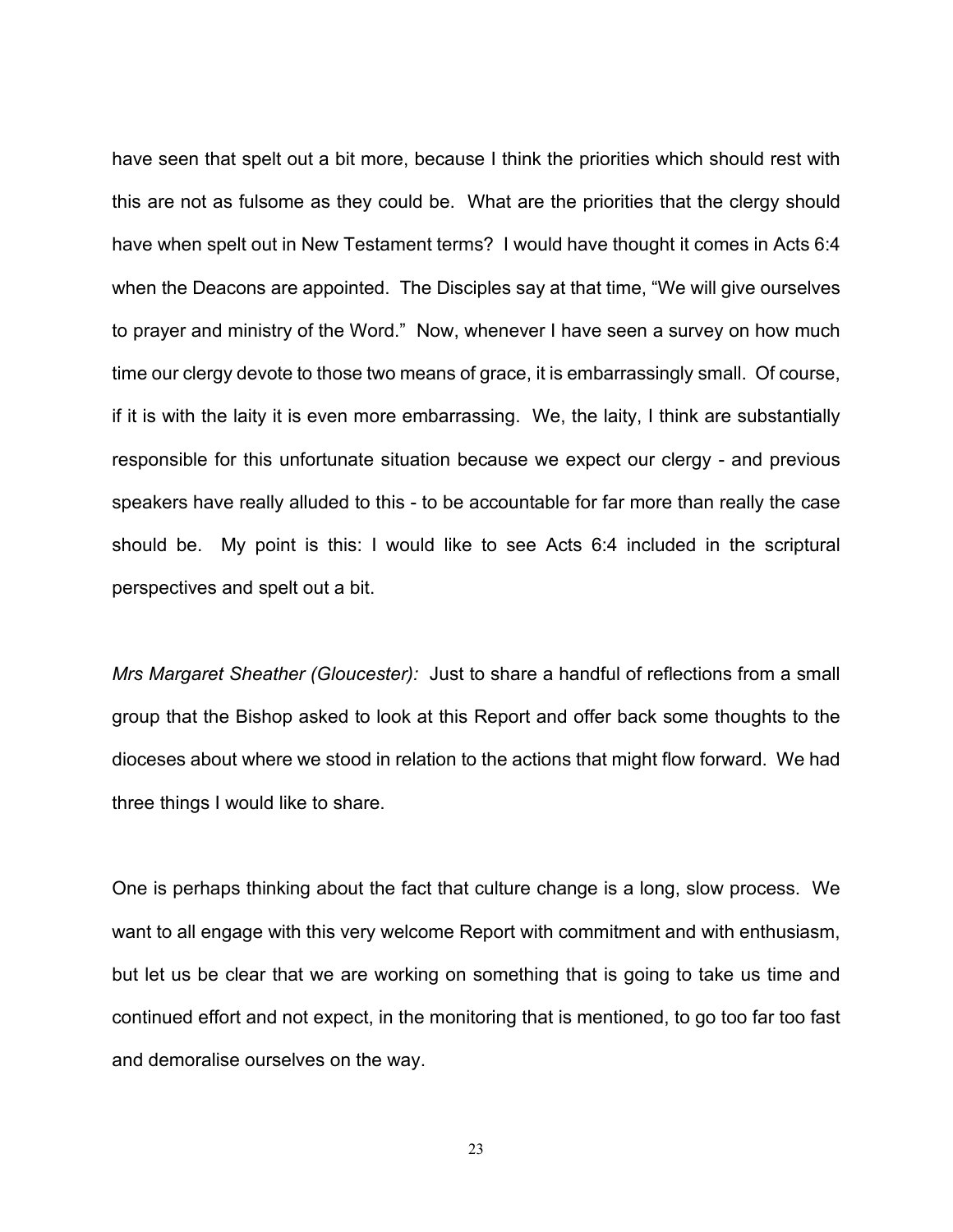We were a bit intrigued about who actually is the local church. I was very pleased to hear about the intended communication of some of these issues to local level once the main Report is agreed. People can interpret that in all sorts of ways and there are all sorts of structures at local level: single parishes, multi-parish benefices, people who might consider themselves to be the local church when they are only a little bit of it. We felt that some further reflection on that would be very helpful.

Finally, we thought that some parts of the Report were really cleverly and thoughtfully worded, particularly the kinds of questions we are being invited to think about, and some were slightly more tricky to get to grips with. We especially liked section 25 and the questions there, which we felt were very open and facilitative in the way they are expressed. That section is about the minister's household and that related to one final concern we had about making sure there is a balance between the local church looking to support, and so on, but not be intrusive in ways that the minister and their family might not find very comfortable.

*Ms Valerie Hallard (Carlisle):* I would like to commend the questions section. I think it was really helpful. I can see how it might be produced as a summary booklet for the local church so that it is actually a tool that can be actively used. We have recently gone into interregnum in our parish. Fortunately, the former incumbent is living in the locality, which means that I can have a conversation using those questions for the local church around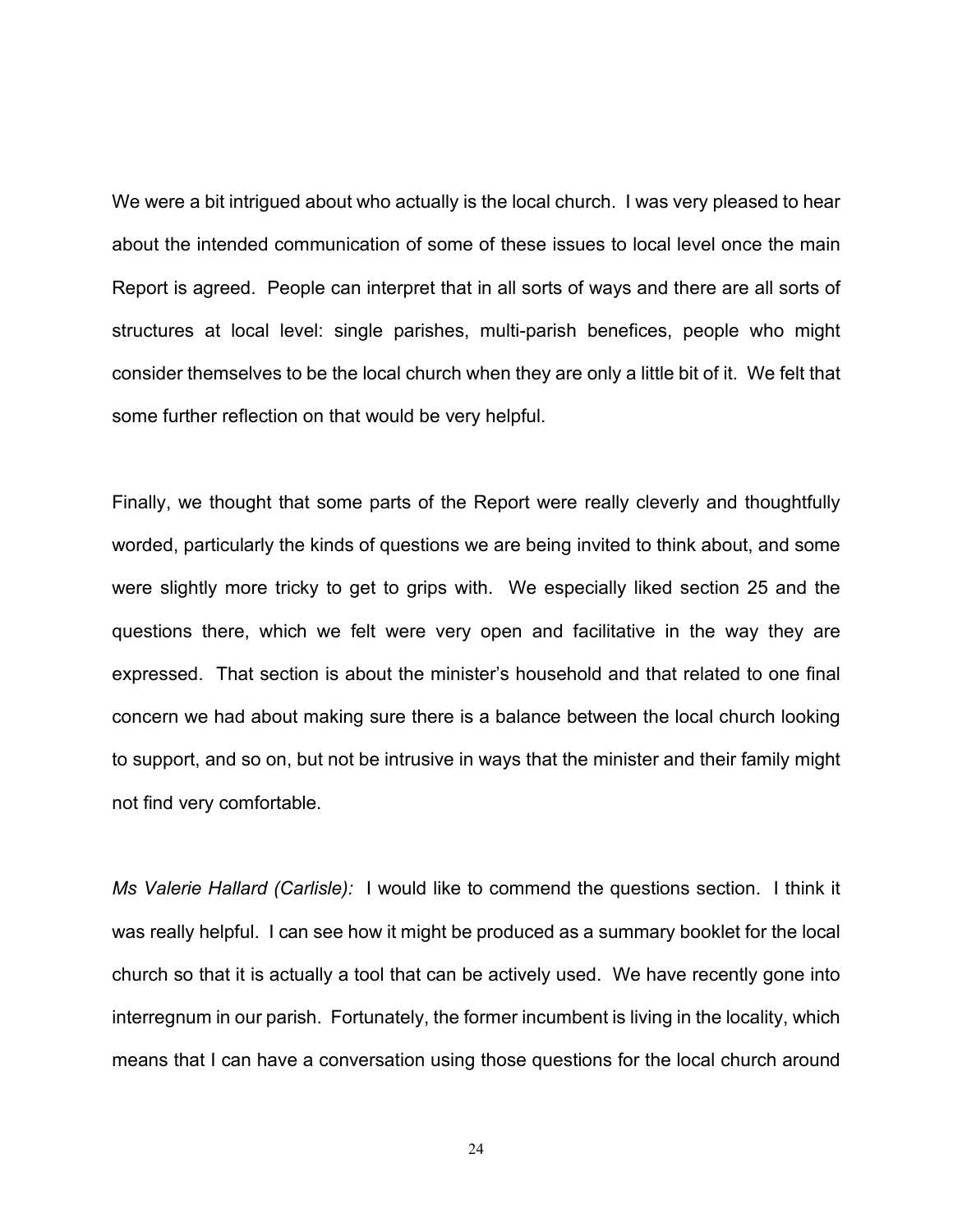how did we do and what could we do better. I think it would be useful in an exit conversation with a church as well as preparing the profile for the future.

Secondly, I would just like to ask a question for clarification really. I wanted to know if the consultation was still open to a wider membership than just General Synod, because, in refreshing myself with the document as it came to Synod, I could see some very useful conversations in the future and some potential feedback for the consultation. I think the amount of response is rather disappointing. I hope we can all encourage if that is still open. Thank you.

*The Chair:* I will take two more questions from Lucy and Janet and then we will get a response from the folk at the front. Or Janet and then Lucy, given the speed of movement.

*Canon Janet Perrett (Ely):* On a purely pragmatic level, I could not detect where any funding is going to come from for all of this. One of the things that I think contributes very harshly on clergy is inadequate or inappropriate housing. That is something that I think is beyond the scope of this particular Report, but could well do with being emphasised to dioceses when they are making reappointments or, indeed, assisting their existing clergy.

*Canon Lucy Docherty (Portsmouth):* First of all, thank you for the Report. I found it really interesting reading. There is a slight sense of motherhood and apple pie because of the difficulty of knowing whether it would ever be properly followed through. I could not help thinking about the NHS Big Conversation, with which I have been closely involved locally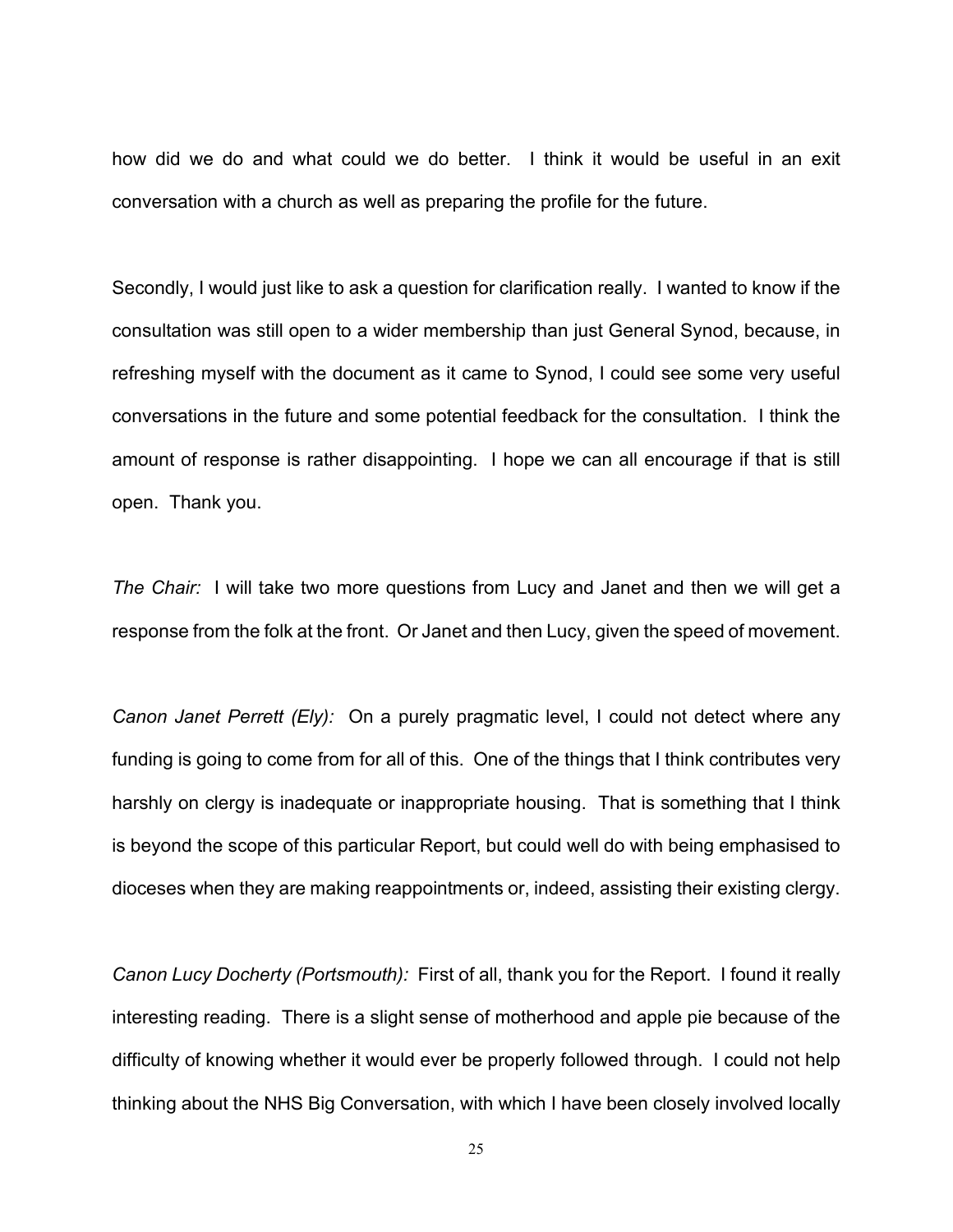and feel very cynical about, and I really hope that our Big Conversation will not have the same overtones of going on forever with drift and no outcome. We need to try and avoid that. I know this document is not about setting outcomes, et cetera, but the comments about the questions that everybody has made are very good questions. Is it possible to have some kind of suggestions to people about doing it rather than just thinking, "Oh, this is very good? Are we ever going to do it?" I am interested about that.

The other thing is to mention about Covenant, Carl's comment about Covenant and worrying about that. I think that Margaret Whipp answers beautifully in her theological reflection anything that people might have to fear about covenants. I really do not think we should take any concerns about the military Covenant and think anything of it, because Covenant is all about relationship, contract, it is about legal necessities. This is about our relationship, the relationship that we have with our clergy and they have with us. It is in that context, I think, that the word Covenant is so much the right thing to use.

*The Chair:* I am now going to ask for a response. You have up to two minutes. We have had 17 speakers. I am sorry for those who did not get to speak, but I presume there is still the option to write in to you and to keep in contact. Over to you guys for a response.

*Ven. Pete Spiers (Liverpool)*: I am going to allow Jacqui to have the last word. If I could just go back to a few things. What we are envisaging is we bring this back to Synod in July and that it will go out to the dioceses, and it seems to me the dioceses is the proper level at which the fleshing out of these proposals should take place. That will cover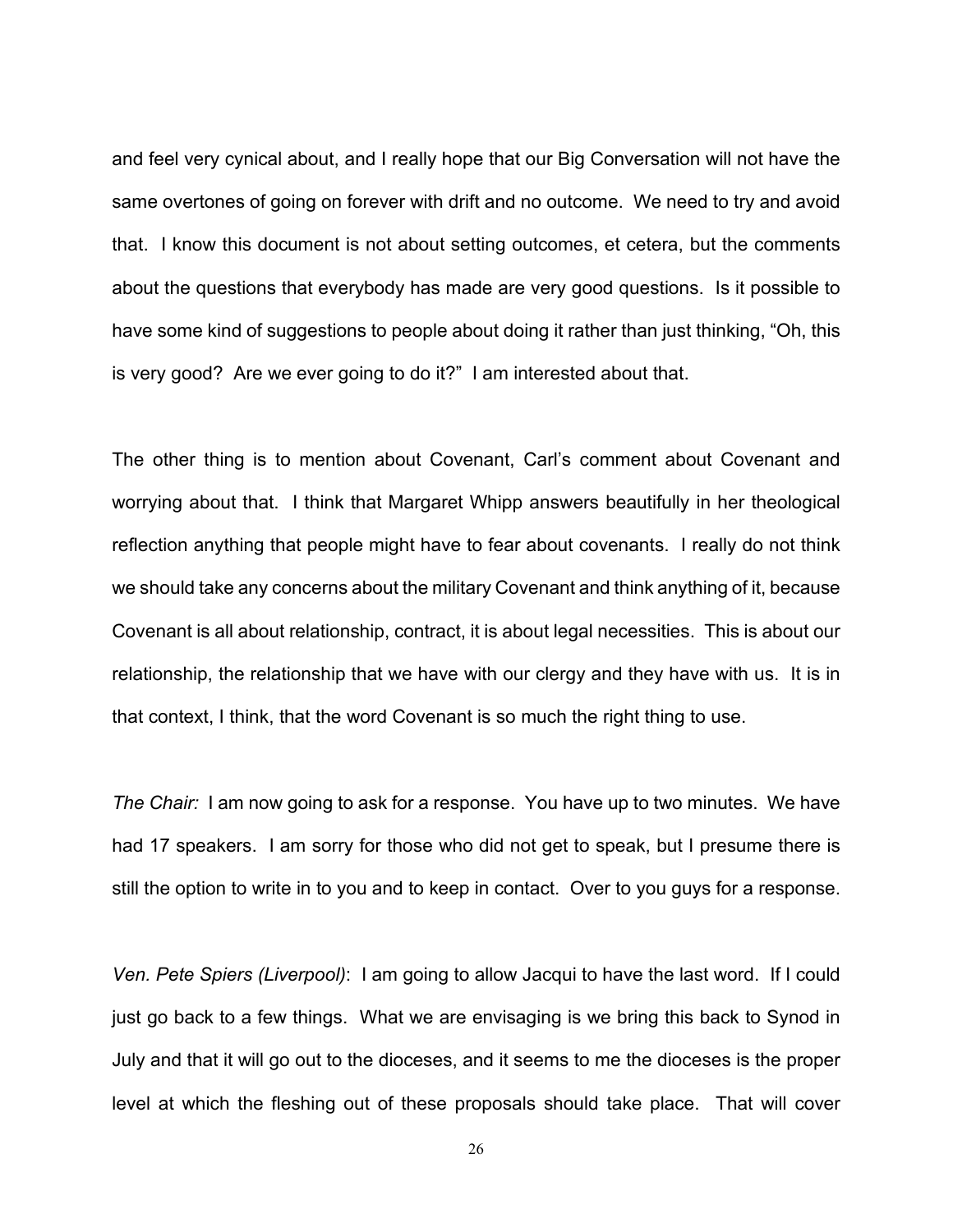funding. Some dioceses already do reflective practice groups, for example. Not every clergyperson will want to be part of such a group, but the decision can be made at the local level. I am looking at chairs of laity but I could also be talking about chairs of clergy. I know the chairs of clergy are particularly concerned about that. What are they going to do to take it forward in the local church? People like me, archdeacons, in our parish profiles and in our role descriptions, we can say that.

In Liverpool - I do not know how wide it is - we have Bishop's statements. They are produced and the Bishop can say, "We expect all our clergy to look after themselves", et cetera, et cetera. When you get to the installation of a new vicar, what we are suggesting is that there should be a local liturgy that dioceses could write, so as well as the clergyperson promising to look after the people, the people are saying, "We promise to look after the clergy and to co-operate in the mission that God has given us together." I think that we can pass what we like, but it is not going to work until the decisions are made at diocesan level and that is why we are proposing the Covenant should be agreed at diocesan synods and that should provoke a discussion in deaneries and parishes in particular.

Role descriptions. Role descriptions are increasingly being used with the Ministerial Development Review. They can be added to, taken away from. Most of the clergy, in my experience, have a role description when they start and quietly put it in the bottom drawer of their desk and say, "Right, what am I really going to be asked to do?" It seems to me when a role description is agreed by a church, somehow or other there needs to be a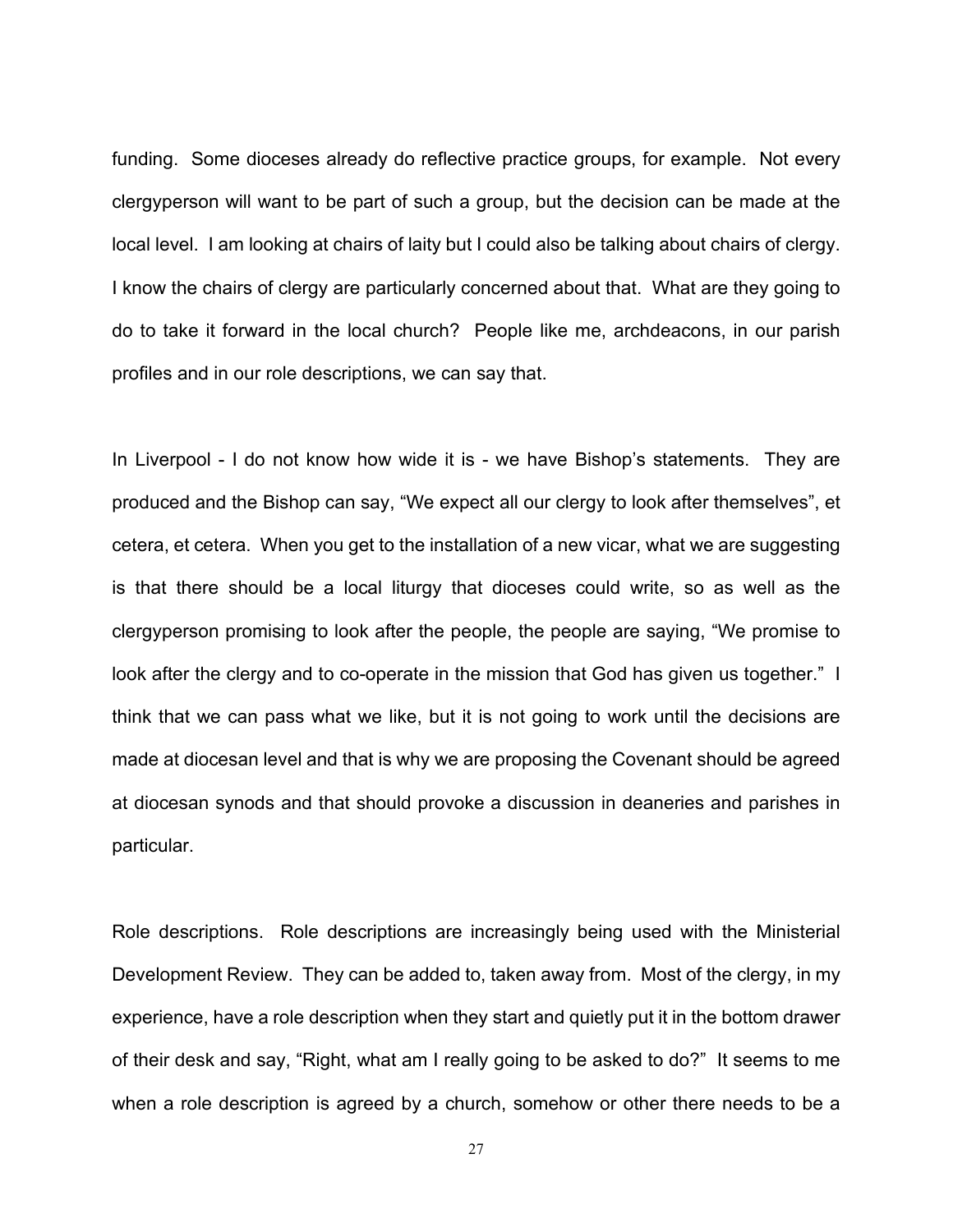mechanism by which clergy can be reminded of them and they can also say to people, "That's not part of my role description. You want me to make a priority of these two or three things, and that's what I'm going to do, and I'm not going to do everything that you've asked me to do." We invest a lot of money in clergy and laypeople primarily pay for the costs of clergy, so you have got an important voice in this debate to say how are we supporting, encouraging but making the most of this resource and how are they making the most of us as well.

*Mrs Jacqueline Stamper (Blackburn):* Thank you, everybody. It has been really helpful to listen to your comments. There were a lot of people standing who have not yet been able to speak but, yes, we are always open to more.

Lucy helpfully mentioned Margaret's theological underpinning of our work and at the end of it she says: "Transcending all our proper concerns for just and sustainable patterns of tenure and reward, work and rest, supervision and support, remains this larger vision of sheer covenantal grace. Seeking the spirit more than the letter of the law, we long for a deeper wisdom and mutual generosity among the whole people of God, above and beyond any legalistic charter of duties, rights, and entitlements." Thank you very much, everybody.

*The Chair:* I am going to ask Liz now just to do the vote of thanks.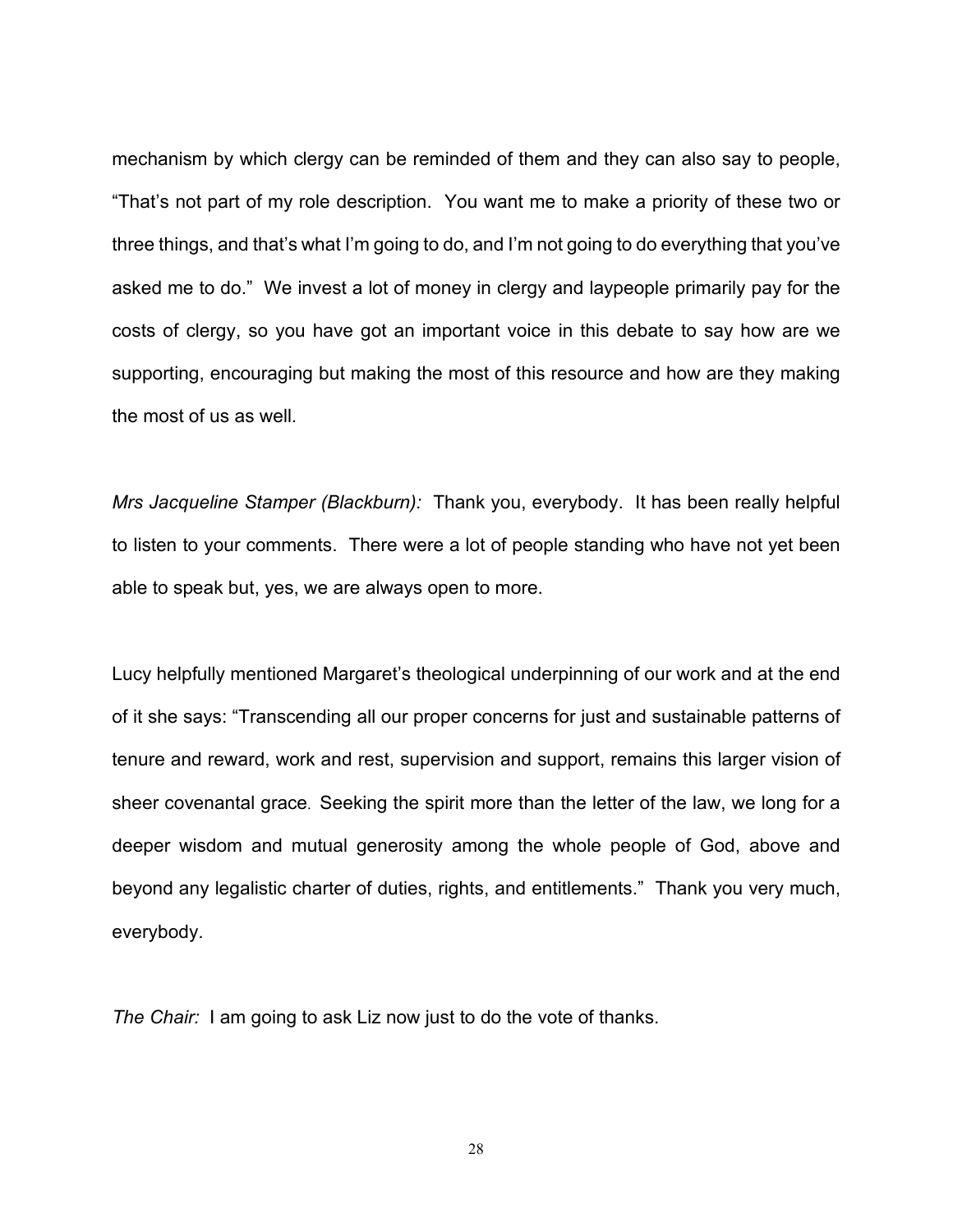*Canon Elizabeth Paver (Sheffield):* Can I, on behalf of the House, thank most sincerely Jacqueline and Pete for coming to make this presentation to us. I know when we said we were going to have a meeting of the House of Laity, some people said, "Why? A presentation? All the words that turn us off. We're going to work longer than anybody else", but this has been so important for us, as a House of Laity, to actually engage with this work so that we have been able to have, through all the questions that have already come and the questions that have not been asked but I hope will be written into the Working Party, so that we know that we are part of this ongoing work.

I always feel that the members of General Synod in the House of Laity are sort of an action packed group, I hope, who will go back to their dioceses, back to their parishes and inform them, share with them. I am afraid, in years gone by, I often had a doubt that some people actually spoke to their nearest and dearest and parishioners about what was going on here. It is our responsibility. It is our responsibility to take back because we are privileged - we are privileged to have had this presentation today, to engage with this work at an early stage and to offer our talents, our skills and anything we can in the place we find that God has put us to do our ministry to make sure that this work is known and it is informed.

Please, if any of you have not engaged in your parish then say, "At least it's on the agenda", but encourage our clergy and our laity to bring forward their particular concerns and also, much more important, their suggestions of the best way forward. If it is called Covenant or other, we want it to be the very best our clergy can have. We are very